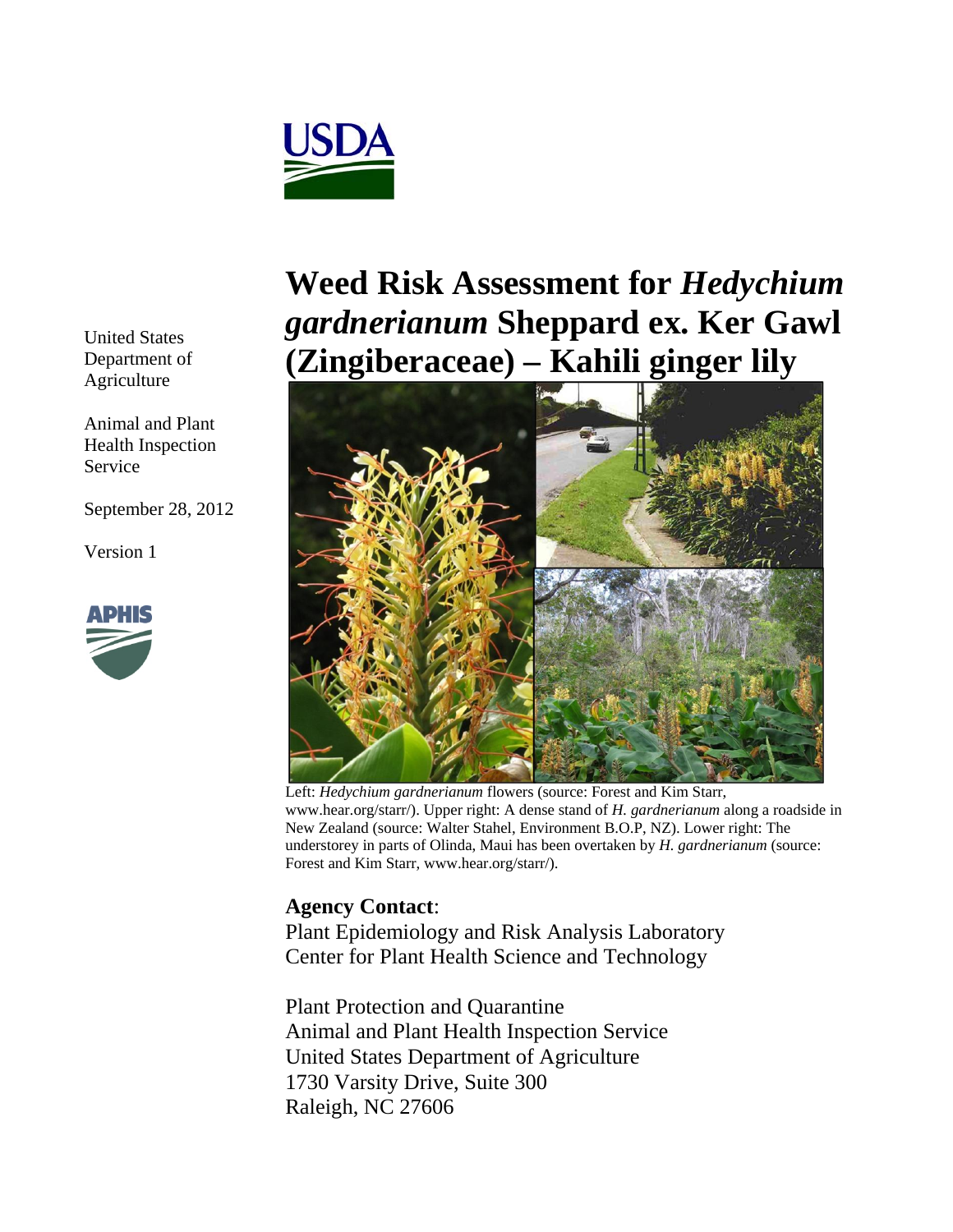**Introduction** Plant Protection and Quarantine (PPQ) regulates noxious weeds under the authority of the Plant Protection Act (7 U.S.C. § 7701-7786, 2000) and the Federal Seed Act (7 U.S.C. § 1581-1610, 1939). A noxious weed is defined as "any plant or plant product that can directly or indirectly injure or cause damage to crops (including nursery stock or plant products), livestock, poultry, or other interests of agriculture, irrigation, navigation, the natural resources of the United States, the public health, or the environment" (7 U.S.C. § 7701- 7786, 2000). We use weed risk assessment (WRA) - specifically, the PPQ WRA model (Koop et al., 2012) - to evaluate the risk potential of plants, including those newly detected in the United States, those proposed for import, and those emerging as weeds elsewhere in the world.

> Because the PPQ WRA model is geographically and climatically neutral, it can be used to evaluate the baseline invasive/weed potential of any plant species for the entire United States or for any area within it. As part of this analysis, we use a stochastic simulation to evaluate how much the uncertainty associated with the analysis affects the model outcomes. We also use GIS overlays to evaluate those areas of the United States that may be suitable for the establishment of the plant. For more information on the PPQ WRA process, please refer to the document, *Background information on the PPQ Weed Risk Assessment*, which is available upon request.

## *Hedychium gardnerianum* **Sheppard ex. Ker Gawl – Kahili ginger lily**

**Species** Family: Zingiberaceae

- **Information** Initiation: On September 28, 2009, Al Tasker (Plant Protection and Quarantine's National Weeds Program Manager) forwarded an email chain about several invasive weeds (Tasker, 2009) to the Plant Epidemiology and Risk Analysis Laboratory (PERAL). Included in that list was *Hedychium gardnerianum*, which is an invasive weed in New Zealand that is no longer feasible to eradicate.
	- Foreign distribution: *Hedychium gardnerianum* is native to India, Nepal, Bangladesh, and Bhutan. It has been introduced into and is invasive in forest ecosystems in Australia, La Réunion, New Zealand, Portugal, Spain's Canary Islands, and South Africa (CABI, 2008). It is introduced and cultivated in the Cook Islands, Fiji, French Polynesia, the Federated States of Micronesia, and New Caledonia, and is introduced but not invasive in Mauritius, Rodriguez Island (PIER, 2011), Guadeloupe, Jamaica, Martinique, and the United Kingdom (CABI, 2008). It may be widespread in Ecuador, and could be present in more tropical areas than the literature indicates (CABI, 2008).
	- U.S. distribution and status: *Hedychium gardnerianum* was introduced into Hawaii as an ornamental in 1943 (CABI, 2008) and is now invasive there (PIER, 2011; CABI, 2008). An estimated \$1 million is spent annually controlling this plant on an estimated 50,000 acres on the islands of Hawaii,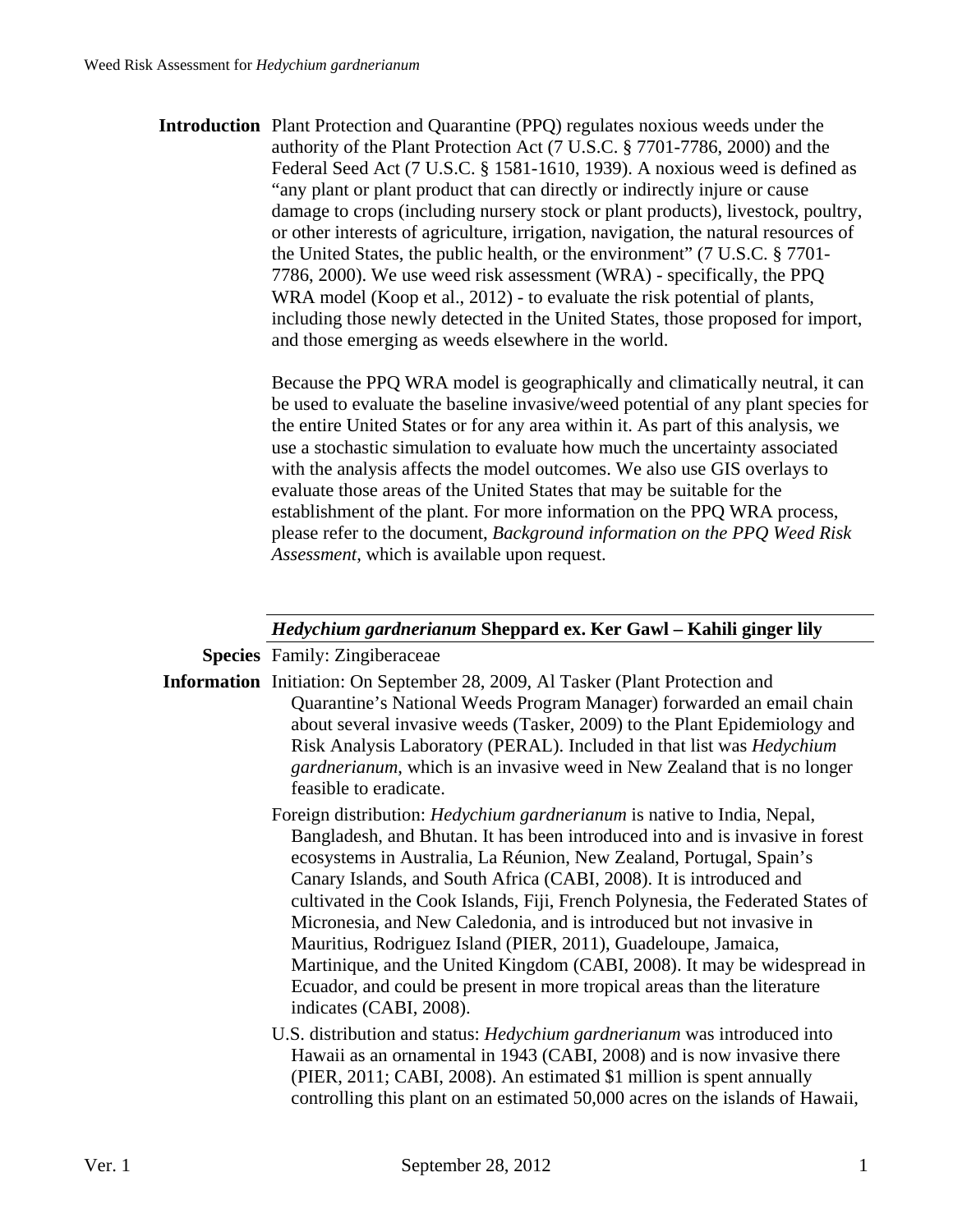Kauai, Maui, and Oahu (CABI, 2008). It is sold at nurseries in the United States, and gardeners report cultivating it as an ornamental in Alabama, California, Florida, Hawaii, Mississippi, Texas, Virginia, and Washington (Dave's Garden, 2011).

WRA area<sup>1</sup>: Entire United States, including territories

1. *Hedychium gardnerianum* analysis

**Establishment/Spread**  *Hedychium gardnerianum* is an aggressive, self-compatible, shade-tolerant Potential plant (Csurhes and Hannan-Jones, 2008; CABI, 2008; Rambuda and Johnson, 2004) that forms dense colonies in both disturbed and undisturbed habitats (CABI, 2008; Environment Waikato Regional Council, 2011). Its seeds are spread by frugivorous birds (Medeiros, 2004; Corderio and Silva, 2003), while its rhizomes can break off and spread via water (CABI, 2008; BOP, 2012). Gardeners in New Zealand unintentionally disperse rhizomes as they dispose of yard waste (BOP, 2008). Through asexual reproduction, established plants can produce new generations annually (Corderio and Silva, 2003). The dense rhizome beds of *H. gardnerianum* [up to 1 meter thick (CABI, 2008)] can withstand fire (Smith, 1985), after which it can quickly dominate successional sites (Csurhes and Hannan-Jones, 2008). The congeneric species *H. flavescens* [New Zealand (BOP, 2008), La Réunion, Hawaii (CABI, 2008)], *H. coronarium* [Hawaii (CABI, 2008)], and *H. coccineum* [South Africa, Jamaica (Csurhes and Hannan-Jones, 2008)] are also weeds. The abundance of literature on *H. gardnerianum* and its establishment and spread gave a low uncertainty score for this risk element. Risk score  $= 15$  Uncertainty index  $= 0.08$ 

**Impact Potential** *Hedychium gardnerianum* is mainly an environmental pest; it reduces nitrogen, promotes erosion (CABI, 2008), inhibits stream flow (ISSG, 2010), reduces light availability (FAO, 2004), forms dense monotypic stands (Csurhes and Hannan-Jones, 2008), and displaces native plants (CABI, 2008). In Hawaii, *H. gardnerianum* threatens endangered species such as *Labordia tinfolia* var. *lanaiensis* and *Clermontia samuelii*. The Hawaiian islands have already spent close to \$1 million trying to control it (CABI, 2008). Dense thickets of *H. gardnerianum* can block access to recreational areas (CABI, 2008). In New Zealand it is a noxious weed (CABI, 2008), and landowners in Bay of Plenty (BOP, 2008) and Waikato (Environment Waikato Regional Council, 2011) are required to control the plant on their properties. This species decimates forestry stands in the Azores (Csurhes and Hannan-Jones, 2008) and is a plantation weed in South Africa (CABI, 2008). We had an average uncertainty score for this risk element; more information on how the plant affects production systems would reduce our uncertainty. Risk score  $= 3.7$  Uncertainty index  $= 0.17$ 

 $\overline{a}$ 

<sup>&</sup>lt;sup>1</sup> "WRA area" is the area in relation to which the weed risk assessment is conducted [definition modified from that for "PRA area" (IPPC, 2012).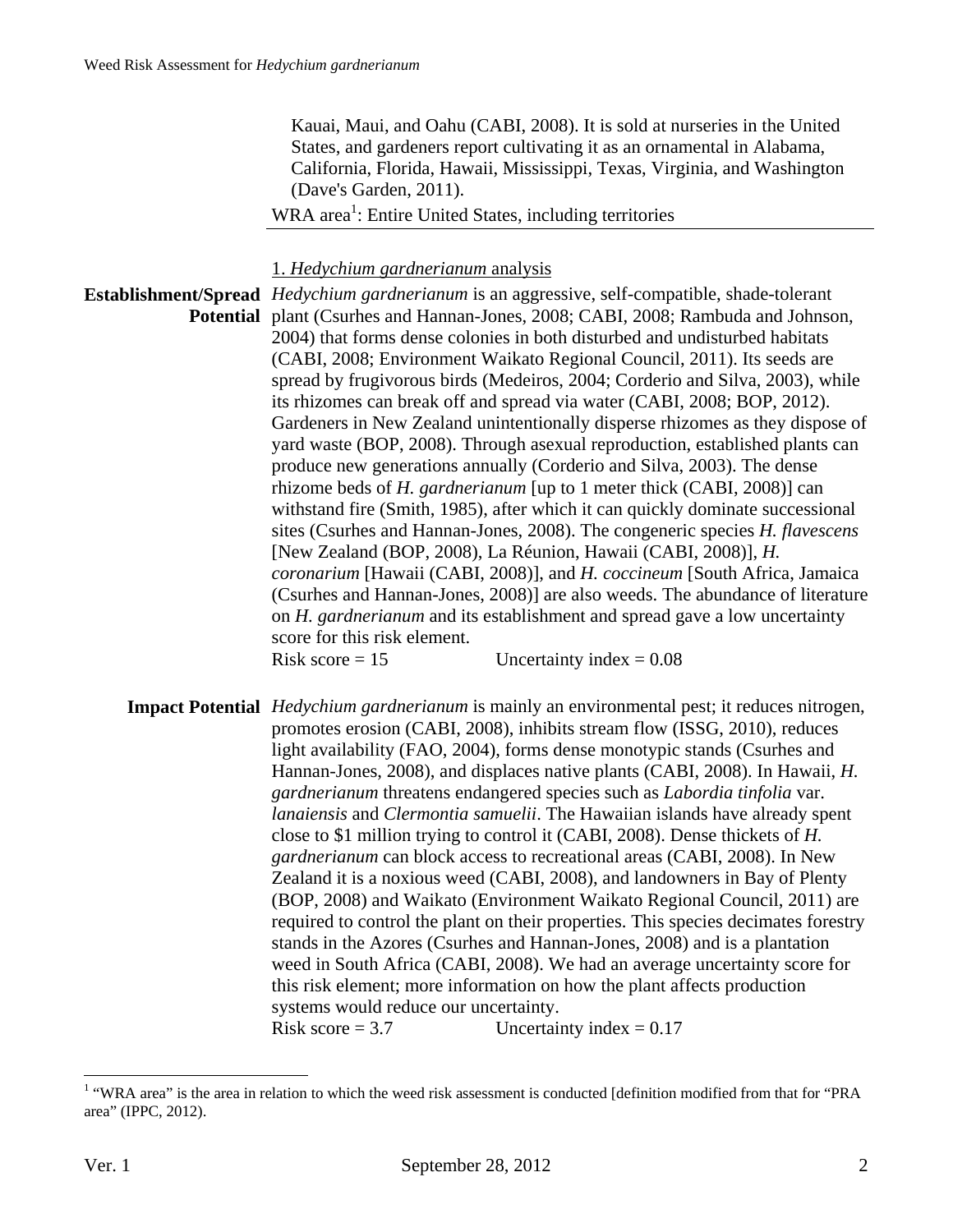**Geographic Potential** Based on three climatic variables, we estimate that about 23 percent of the United States is suitable for the establishment of *H. gardnerianum* (Fig. 1). This predicted distribution is based on the species' known distribution elsewhere in the world and includes point-referenced localities and areas of occurrence. The map for *H. gardnerianum* represents the joint distribution of Plant Hardiness Zones 8-13, areas with 0-90 inches of annual precipitation, and the following Köppen-Geiger climate classes: tropical rainforest, tropical savanna, steppe, desert, humid subtropical, mediterranean, and marine west coast.

> The area estimated likely represents a conservative estimate as it uses three climatic variables to estimate the area of the United States that is suitable for establishment of the species. Other environmental variables, such as soil and habitat type, may further limit the areas in which this species is likely to establish. Desert habitats are included in the estimated distribution due to the species' establishment in the Canary Islands. Despite this, *H. gardnerianum* is unlikely to establish in deserts and dry areas outside of moist microsites such as ravines and streamsides, so the predicted distribution likely overestimates the plant's potential range.

**Entry Potential** We did not assess the entry potential of *H. gardnerianum* because this species is already present in the United States (PIER, 2011).



**Figure 1**. Predicted distribution of *Hedychium gardnerianum* in the United States. Map insets for Alaska, Hawaii, and Puerto Rico are not to scale.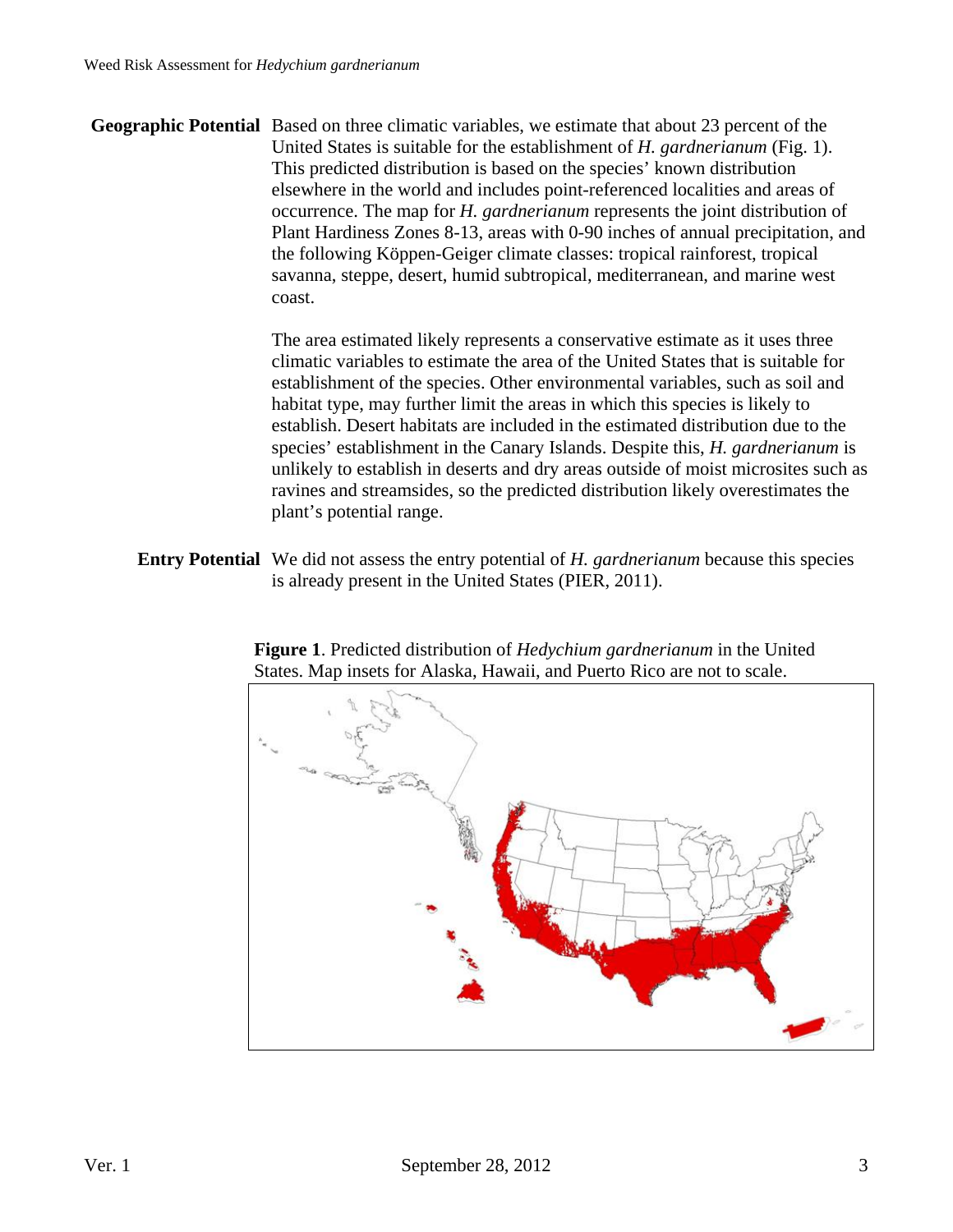2. Results and Conclusion Model Probabilities:  $P(Major Invader) = 83.6%$  $P(Minor Invader) = 15.8%$  $P(Non- Invader) = 0.6%$  $Risk Result = High Risk$ Secondary Screening = Not Applicable

**Figure 2**. *Hedychium gardnerianum* risk score (black box) relative to the risk scores of species used to develop and validate the PPQ WRA model (other symbols). See Appendix A for the complete assessment.

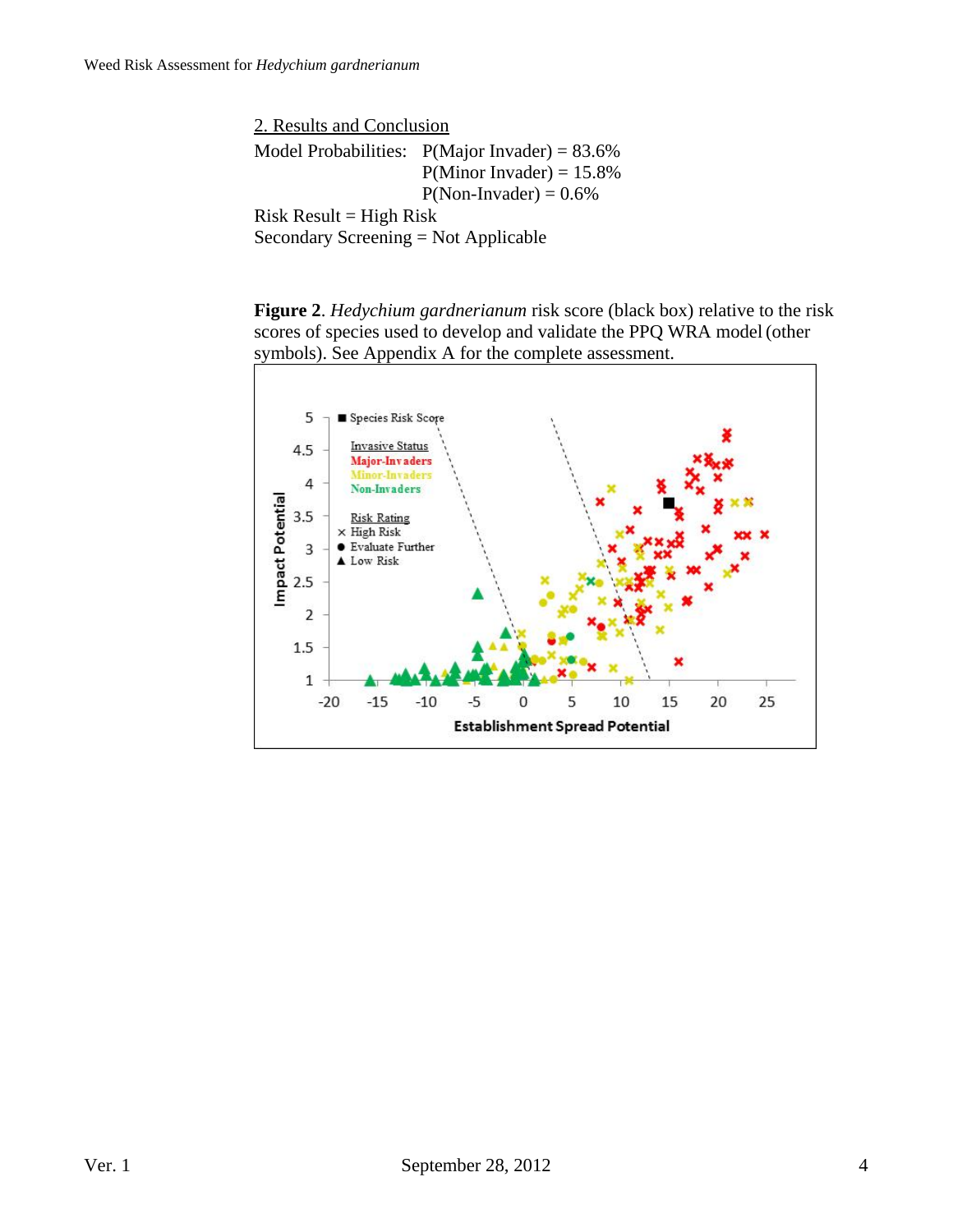

**Figure 3**. Monte Carlo simulation results (N=5,000) for uncertainty around the risk scores for *Hedychium gardnerianum*<sup>a</sup>.

The blue " $+$ " symbol represents the medians of the simulated outcomes. The smallest box contains 50 percent of the outcomes, the second 95 percent, and the largest 99 percent.

## 3. Discussion

The result of the weed risk assessment for *H. gardnerianum* is High Risk. This species invades natural ecosystems in a number of countries, including Australia, New Zealand, and South Africa. It could establish in about 23 percent of the United States (Fig. 1) and is already an invasive weed in Hawaii. The risk scores for *H. gardnerianum* fall well within the High Risk region (Fig. 2), due to its self-compatibility, the ease with which its propagules are spread, its ability to invade natural areas and outcompete native vegetation, and its impacts on forestry. The uncertainty for both risk elements was low to moderate due to the abundance of literature available on the species. In the Monte Carlo simulation, 100 percent of the simulations resulted in a determination of High Risk (Fig. 3). Additional information on certain risk factors would lower uncertainty further, but are very unlikely to affect the outcome of this analysis.

*Hedychium gardnerianum* can reproduce vegetatively (Corderio and Silva, 2003; Csurhes and Hannan-Jones, 2008) and hybridize in the wild with other *Hedychium* species (CABI, 2008). If planted as an ornamental in gardens and later disposed of as yard waste, it could become a problem in environmental areas, as has occurred in Australia, New Zealand, and Hawaii (CABI, 2008). *Hedychium gardnerianum* does not appear to be widely cultivated in the United States. As of November 2011, three U.S. vendors, in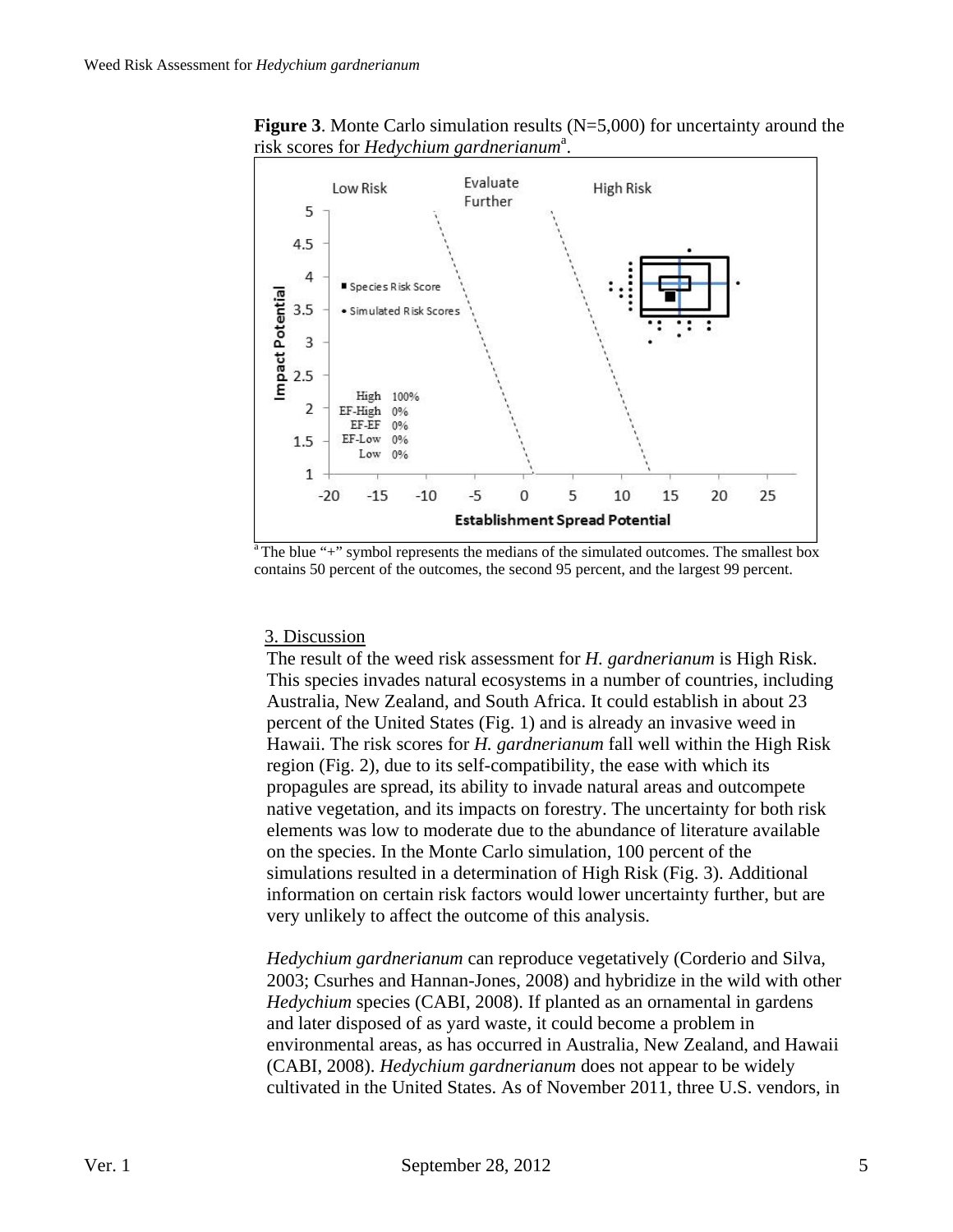Florida, Oregon, and Georgia, and several traders in Alabama, Mississippi, and Texas were advertising the plant or plant parts on a popular gardening website (Dave's Garden, 2011). Specialty mail-order nurseries located in North Carolina and Oregon list *H. gardnerianum* cultivars and cultivated hybrids for sale (Plant Delights Nursery, 2011; Rare Plant Research, 2012).

4. Literature Cited

- 7 U.S.C. § 1581-1610. 1939. The Federal Seed Act, Title 7 United States Code § 1581-1610.
- 7 U.S.C. § 7701-7786. 2000. Plant Protection Act, Title 7 United States Code § 7701-7786.
- Auckland Regional Council. 1999. Wild Ginger. *in* Pest Facts. Auckland Regional Council, Auckland.
- BOP. 2004. Pest plants and pest animals of the Bay of Plenty: A User Guide to the Bay of Plenty Regional Pest Management Strategy 2003-2008. Bay of Plenty (BOP) Enviromental Council.
- BOP. 2008. Wild Ginger (*Hedychium gardnerianum* and *Hedychium flavescens*). Bay of Plenty (BOP) Regional Council. 2 pp.
- BOP. 2012. Kahili ginger. Bay of Plenty (BOP) Regional Council. Last accessed March 22, 2012, http://www.boprc.govt.nz/environment/pests/pest-plants-andweeds/weed-index/shrubs/kahili-ginger.
- CABI. 2008. Crop Protection Compendium. Commonwealth Agricultural Bureau International (CABI), Wallingford, UK. 21 pp.
- Corderio, N., and L. Silva. 2003. Seed production and vegetative growth of *Hedychium gardnerianum* Ker-Gawler (Zingiberaceae) in Sao Miguel Island (Azores). Arquipelago. Life and Marine Sciences 20A:31-36.
- Csurhes, S., and M. Hannan-Jones. 2008. Pest plant risk assessment: Kahili ginger (*Hedychium gardnerianum*), white ginger (*Hedychium coronarium*), yellow ginger (*Hedychium flavescens*). Biosecurity Queensland, Brisbane. 18 pp.
- Dave's Garden. 2011. PlantFiles: Kahili Ginger, Ker-Gawl *Hedychium gardnerianum*. Last accessed August 25, 2011, http://www.davesgarden.com.
- Environment Waikato Regional Council. 2011. Biosecurity Fact Sheet 7: Wild Ginger, Hamilton East, Waikato. 2 pp.
- FAO. 2004. Case Studies on the Status of Invasive Woody Plant Species in the Western Indian Ocean. Food and Agriculture Organization (FAO) Forestry Department. 37 pp.
- Flora of Zimbabwe. 2012. Flora of Zimbabwe: Species information: *Hedychium gardnerianum*. http://www.zimbabweflora.co.zw/. (Archived at PERAL).
- GBIF. 2011. GBIF, Online Database. Global Biodiversity Information Facility (GBIF). http://data.gbif.org/welcome.htm. (Archived at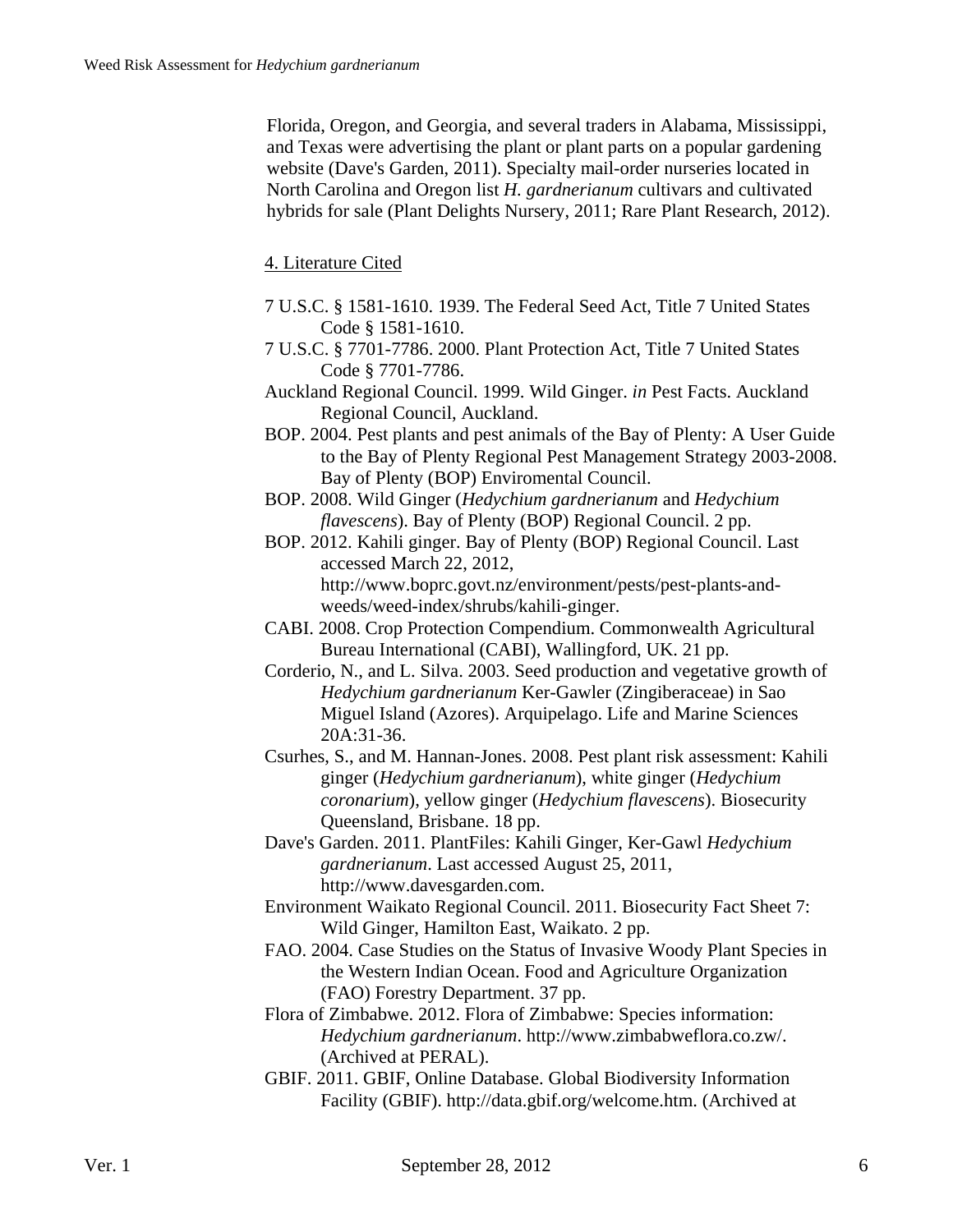PERAL).

- Heide-Jørgensen, H. S. 2008. Parasitic flowering plants. Brill Publishers, Leiden, The Netherlands. 442 pp.
- IPPC. 2012. International standards for phytosanitary measures (ISPM #5): Glossary of phytosanitary terms. Secretariat of the International Plant Protection Convention (IPPC), Food and Agriculture Organization of the United Nations, Rome. 38 pp.
- ISSG. 2004. *Hedychium gardnerianum*: Details of this species in Azores. Invasive Species Specialist Group (ISSG) Global Invasive Species Database.

http://www.issg.org/database/species/distribution\_detail.asp?si=57& di=26608&pc=\*&lang=EN. (Archived at PERAL).

- ISSG. 2010. Global Invasive Species Database. Invasive Species Specialist Group (ISSG), The World Conservation Union (IUCN). http://www.issg.org/database/welcome. (Archived at PERAL).
- Koop, A., L. Fowler, L. Newton, and B. Caton. 2012. Development and validation of a weed screening tool for the United States. Biological Invasions 14(2):273-294.
- Martin, P. G., and J. M. Dowd. 1990. A protein sequence study of the dicotyledons and its relevance to the evolution fo the legumes and nitrogen fixation. Australian Systemic Botany 3:91-100.
- McNeely, J. A. (ed.). 2001. The Great Reshuffling: Human Dimensions of Invasive Alien Species. IUCN – The World Conservation Union, Gland, Switzerland and Cambridge, UK. 242 pp.
- Medeiros, A. C. 2004. Phenology, reproductive potential, seed dispersal and predation, and seedling establishment of three invasive plant species in a Hawaiian rain forest, University of Hawai'i.
- Minden, V. 2011. Kahili-ginger An ornamental plant suppresses the Hawaiian rainforest [Abstract]. Geographische Rundschau 63(3):42- 47.
- Minden, V., J. D. Jacobi, S. Porembski, and H. J. Boehmer. 2010. Effects of invasive alien kahili ginger (*Hedychium gardnerianum*) on native plant species regeneration in a Hawaiian rainforest. Applied Vegetation Science 13(1):5-14.
- NGRP. 2011. Germplasm Resources Information Network (GRIN). United States Department of Agriculture, Agricultural Research Service, National Genetic Resources Program (NGRP). http://www.arsgrin.gov/cgi-bin/npgs/html/index.pl?language=en. (Archived at PERAL).
- Nickrent, D. L. 2011. The Parasitic Plant Connection. Southern Illinois University Carbondale. http://www.parasiticplants.siu.edu/. (Archived at PERAL).
- PIER. 2011. *Hedychium gardnerianum* Ker Gawl., Zingiberaceae. Pacific Island Ecosystems at Risk (PIER). Last accessed March 22, 2012, http://www.hear.org/pier/species/hedychium\_gardnerianum.htm.
- PIF. 2010. Kahili ginger. Queensland Government, Primary Industries and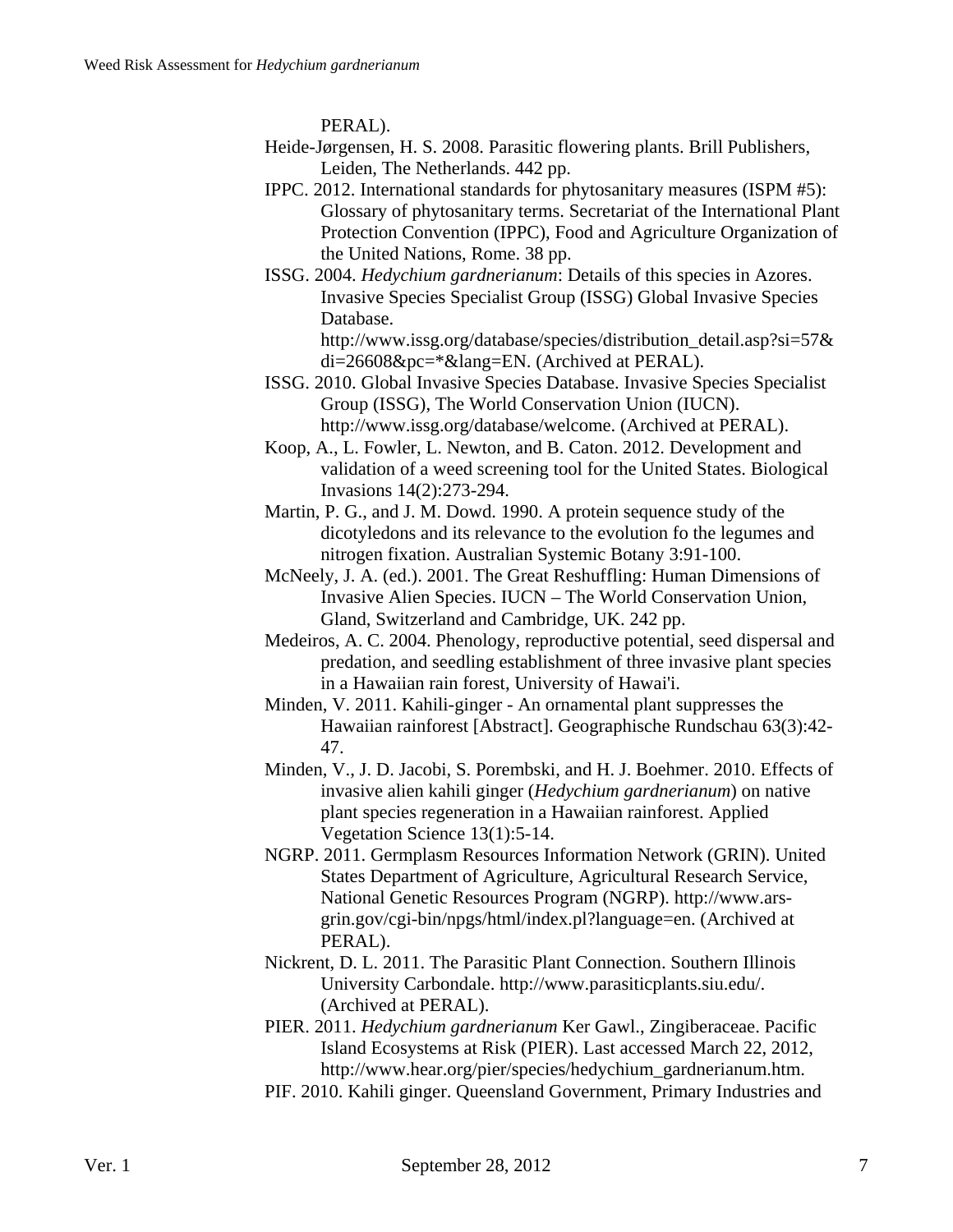Fisheries (PIF). Last accessed September 22, 2011, http://www.dpi.qld.gov.au/4790\_18824.htm.

- Plant Delights Nursery. 2011. Search Results for *Hedychium*. Last accessed November 29, 2011, http://www.plantdelights.com. (Archived at PERAL).
- Rambuda, T. D., and S. D. Johnson. 2004. Breeding systems of invasive alien plants in South Africa: does Baker's rule apply? Diversity and Distributions 10:409-416.
- Randall, J. M. 2007. The introduced flora of Australia and its weed status. CRC for Australian Weed Management, Department of Agriculture and Food, Western Australia, Australia. 528 pp.

Rare Plant Research. 2012. *Hedychium gardnerianum* "Kahili ginger" - Garden Plants. Last accessed September 24, 2012, http://rareplantresearch.com/index.php?\_a=viewProd&productId=21 (Archived at PERAL).

- Shiels, A. B. 2011. Frugivory by introduced black rats (*Rattus rattus)* promotes dispersal of invasive plant seeds. Biological Invasions 13:781-792.
- Smith, C. 1985. Impact of alien plants on Hawaii'i's native biota. Pages 180- 250 *in* C. P. Stone and J. M. Scott, (eds.). Hawaii's Terrestrial Ecosystems: Preservation and Management. Cooperative National Park Resources Study Unit, University of Hawaii, Honolulu.
- Tasker, A. 2009. [Enviroweeds] *Alpinia* as a weed. Personal communication to A. L. Koop on September 28, 2009, from Al Tasker, Plant Protection and Quarantine, National Weeds Program Coordinator.
- Tropicos. 2011. Tropicos. Missouri Botanical Garden. http://www.tropicos.org. (Archived at PERAL).
- University of Hawaii. 2005. *Hedychium gardnerianum* risk assessment results. University of Hawaii at Manoa, Honolulu, HI. Last accessed September 1, 2011,

http://www.hear.org/pier/wra/pacific/hedychium\_gardnerianum\_html wra.htm.

- USFWS. 2012. Threatened and endangered species system (TESS). United States Fish and Wildlife Service (USFWS). http://ecos.fws.gov/tess\_public/pub/listedPlants.jsp. (Archived at PERAL).
- Weber, E. 2003. Invasive Plant Species of the World: A Reference Guide to Environmental Weeds. CABI Publishing, Wallingford, UK. 548 pp.
- Williams, P. A., C. Winks, and W. Rijkse. 2003. Forest processes in the presence of wild ginger (*Hedychium gardnerianum*). New Zealand Journal of Ecology 27(1):45-54.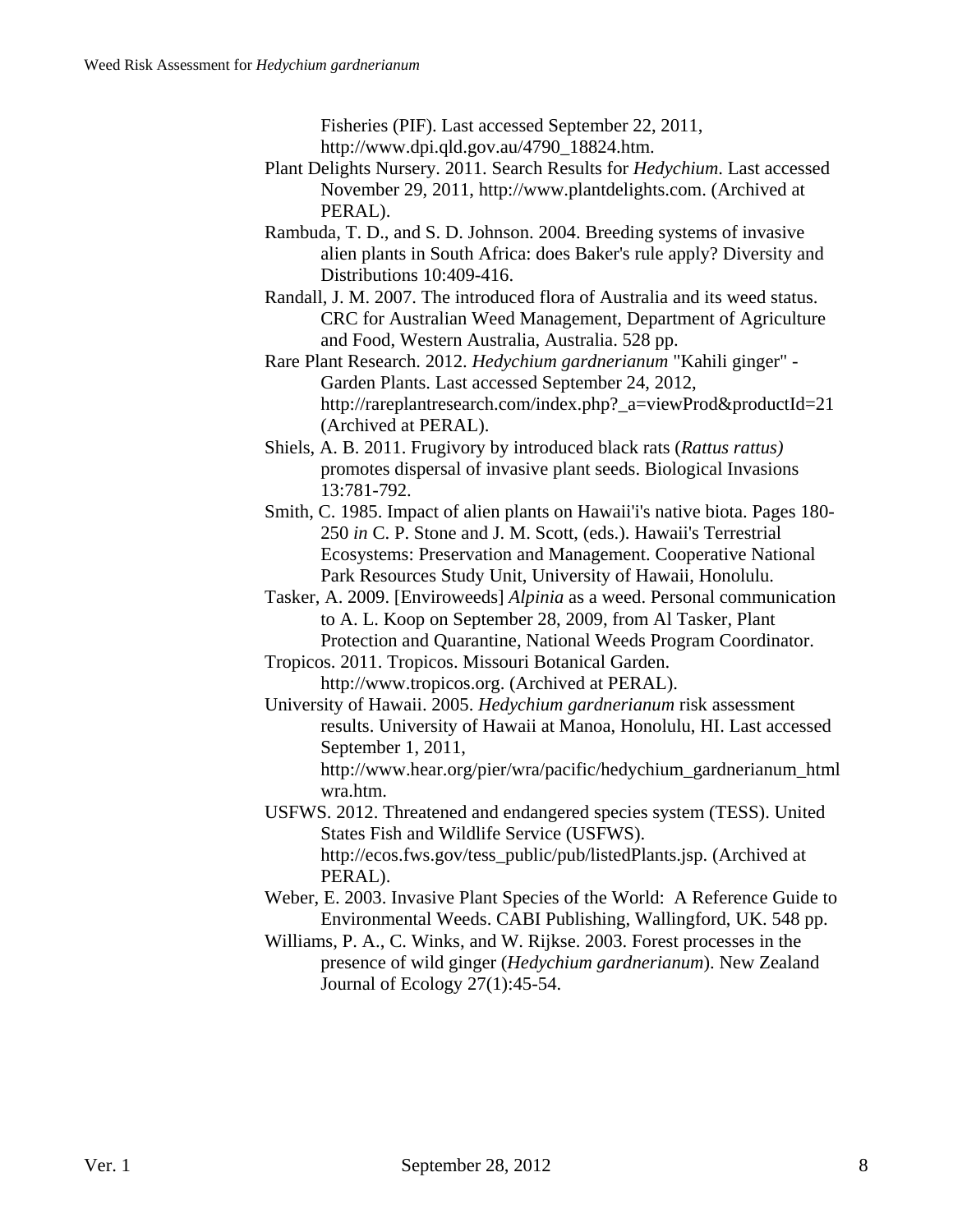**Appendix A**. Weed risk assessment for *Hedychium gardnerianum* Sheppard ex. Ker Gawl (Zingiberaceae). The following information was obtained from the species' risk assessment, which was conducted using Microsoft Excel. The information shown in this appendix was modified to fit on the page. The original Excel file, the full questions, and the guidance to answer the questions are available upon request.

| <b>Question ID</b>                                       | Answer -<br>Uncertainty | <b>Score</b>     | Notes (and references)                                                                                                                                                                                                                                                                                                                                                                                                                                                                                                                                                                                                                                                                                                                                                                                                                                                                                                                                                                                                                                                                                                                                                           |
|----------------------------------------------------------|-------------------------|------------------|----------------------------------------------------------------------------------------------------------------------------------------------------------------------------------------------------------------------------------------------------------------------------------------------------------------------------------------------------------------------------------------------------------------------------------------------------------------------------------------------------------------------------------------------------------------------------------------------------------------------------------------------------------------------------------------------------------------------------------------------------------------------------------------------------------------------------------------------------------------------------------------------------------------------------------------------------------------------------------------------------------------------------------------------------------------------------------------------------------------------------------------------------------------------------------|
| ESTABLISHMENT/SPREAD POTENTIAL                           |                         |                  |                                                                                                                                                                                                                                                                                                                                                                                                                                                                                                                                                                                                                                                                                                                                                                                                                                                                                                                                                                                                                                                                                                                                                                                  |
| ES-1 (Status/invasiveness<br>outside its native range)   | $f - negl$              | 5                | "It is now listed as one of the most frequent and abundant<br>plant invaders on the Azores and covers hundreds of<br>hectares, completely dominating the understory in much of<br>this area, and is expanding its range" (ISSG, 2004). "[I]t is<br>naturalized in all the Azores islands, in Madeira Island,<br>New Zealand, South Africa, Reunion Island and in the<br>Hawaiian Archipelago," and is invasive in Hawaii, and the<br>Azores (Corderio and Silva, 2003). Since it was first<br>collected in the wild in northern New Zealand, it has spread<br>to become a major weed (Williams et al., 2003). The<br>alternative answers to this question for the Monte Carlo<br>simulation are both "E."                                                                                                                                                                                                                                                                                                                                                                                                                                                                        |
| ES-2 (Is the species highly<br>domesticated)             | $n - negl$              | $\boldsymbol{0}$ | Some cultivars are available (e.g., 'Tara') (Csurhes and<br>Hannan-Jones, 2008; CABI, 2008) and it is cultivated<br>throughout the Pacific Islands (PIER, 2011), but there is no<br>evidence that the plant is highly domesticated to reduce<br>weediness.                                                                                                                                                                                                                                                                                                                                                                                                                                                                                                                                                                                                                                                                                                                                                                                                                                                                                                                       |
| ES-3 (Weedy congeners)                                   | y - negl                | 1                | Randall (2007) lists three congeners ( <i>H. coccineum</i> , <i>H.</i><br>coronarium, H. flavescens) as Category 5 (declared noxious<br>weeds). Hedychium flavescens must be controlled by land<br>owners in the Bay of Plenty region as part of the BOP's<br>plant pest management strategy (BOP, 2008; BOP, 2004)<br>and is a weed in La Reunion. In Hawaii, H. flavescens and<br>H. coronarium are weeds (CABI, 2008). "[Hedychium]<br>coccineum is a weed in South Africa and Jamaica<br>(Henderson 2001; Blood 2001; PIER 2004)" (Csurhes and<br>Hannan-Jones, 2008). According to Weber (2003), H.<br>coronarium and H. flavescens both "form dense<br>thicketsimpeding growth and regeneration of native<br>plants." Csurhes and Hannan-Jones (2008) state that "[i]n<br>South Africa, H. gardnerianum, together with H.<br>coccineum, H. coronarium and H. flavescens, are declared<br>pests, due to their propensity to invade forests, plantations,<br>riverbanks and other moist, shaded sites." Smith (1985)<br>ranks <i>H. flavescens</i> as one of the 86 most disruptive alien<br>plants in Hawaii because of its capacity to form extensive<br>monotypic stands. |
| ES-4 (Shade tolerant at some<br>stage of its life cycle) | $y - low$               | 1                | Csurhes and Hannan-Jones (2008) cited an observation by<br>Esler (1988) that "colonies have been observed to die out<br>following closure of the forest canopy above them" and<br>assumed that this was because the light levels became too<br>low. However, many sources (including Csurhes and<br>Hannan-Jones, 2008) state that this is an aggressive plant<br>that thrives in either bright light or dense shade (CABI,<br>2008), although growth may be suppressed (BOP, 2012) or<br>seed production decreased (BOP, 2008) in the shade. It                                                                                                                                                                                                                                                                                                                                                                                                                                                                                                                                                                                                                                 |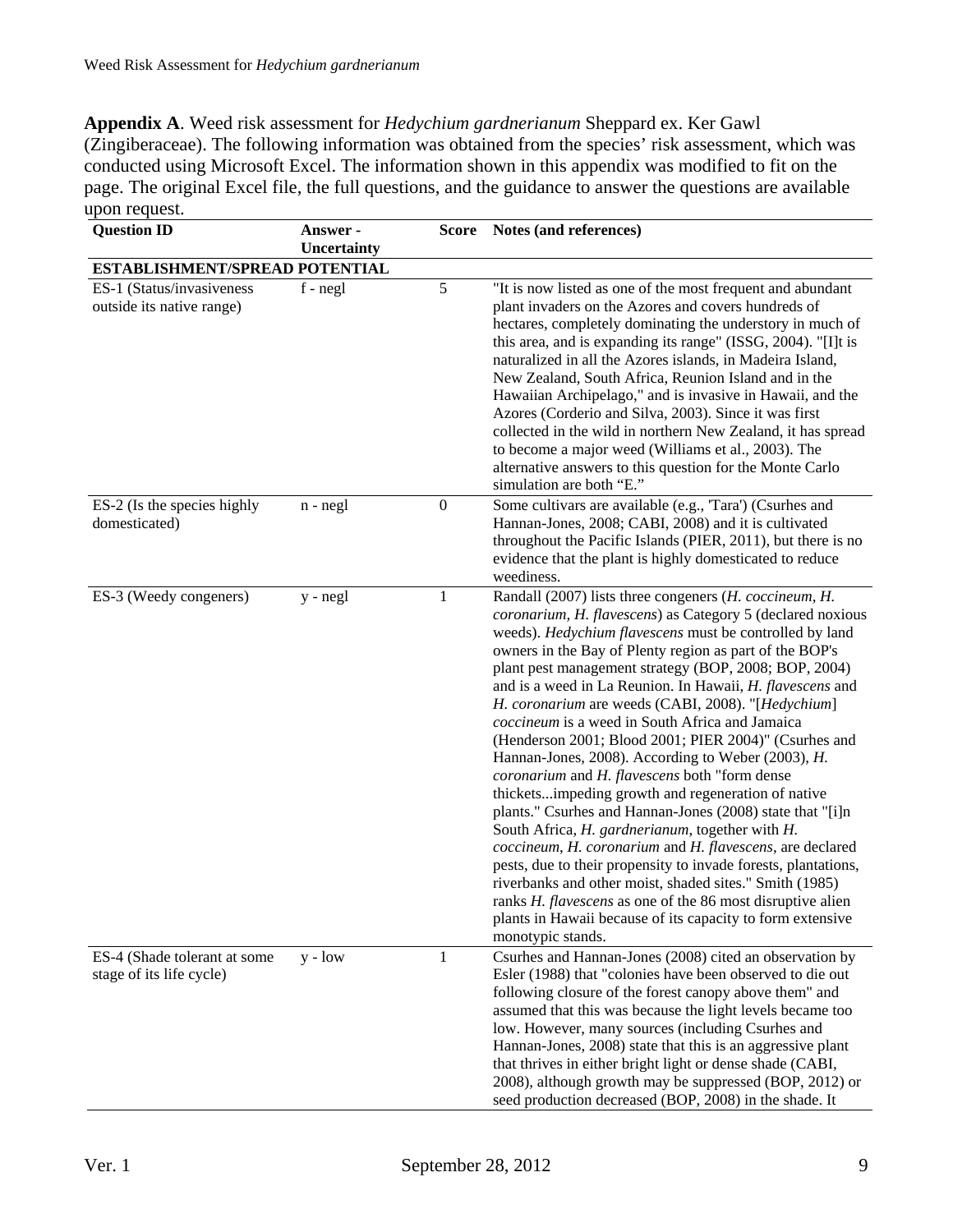| <b>Question ID</b>                                | Answer -<br>Uncertainty |                  | Score Notes (and references)                                                                                                                                                                                                                                                                                                                                                                                                                                                                                                                                                                              |
|---------------------------------------------------|-------------------------|------------------|-----------------------------------------------------------------------------------------------------------------------------------------------------------------------------------------------------------------------------------------------------------------------------------------------------------------------------------------------------------------------------------------------------------------------------------------------------------------------------------------------------------------------------------------------------------------------------------------------------------|
|                                                   |                         |                  | "prefer[s] to grow in open, light-filled environments which<br>are warm and moist, but will readily grow in semi and full<br>shade beneath the forest canopy" (Auckland Regional<br>Council, 1999). Grows in full shade in Hawaii (Minden et<br>al., 2010). One gardening website lists its light<br>requirements as "Full Sun, Sun to Partial Shade" (Dave's<br>Garden, 2011). The die-out observed by Esler (1988) (cited<br>in Csurhes and Hannan-Jones, 2008) was assumed to be<br>caused by low light levels, but the weight of the evidence<br>indicates that it at the very least tolerates shade. |
| ES-5 (Climbing or smothering<br>growth form)      | $n - negl$              | $\boldsymbol{0}$ | It is an herb with erect stems (Weber, 2003).                                                                                                                                                                                                                                                                                                                                                                                                                                                                                                                                                             |
| ES-6 (Forms dense thickets)                       | $y - negl$              | $\overline{2}$   | It "forms vast colonies" (BOP, 2012) and dense populations<br>can block paths (CABI, 2008). It "is able to form dense<br>thickets on undisturbed sites in the understorey of open and<br>closed-canopy native rain forests and managed forests, as<br>well as in open areas (forest margins, ravines or path sides)"<br>(CABI, 2008). It "forms dense clumps in native forests"<br>(Environment Waikato Regional Council, 2011).                                                                                                                                                                          |
| ES-7 (Aquatic)                                    | $n - negl$              | $\boldsymbol{0}$ | It grows near water (CABI, 2008), but is not an aquatic<br>plant.                                                                                                                                                                                                                                                                                                                                                                                                                                                                                                                                         |
| ES-8 (Grass)                                      | $n - negl$              | $\boldsymbol{0}$ | This plant is in the family Zingiberaceae (CABI, 2008) and<br>is therefore not a grass (Poaceae).                                                                                                                                                                                                                                                                                                                                                                                                                                                                                                         |
| ES-9 (Nitrogen-fixing woody<br>plant)             | n - negl                | $\boldsymbol{0}$ | The family is Zingiberaceae (CABI, 2008), which is not<br>known to fix nitrogen (Martin and Dowd, 1990).                                                                                                                                                                                                                                                                                                                                                                                                                                                                                                  |
| ES-10 (Does it produce viable<br>seeds or spores) | $y - negl$              | $\mathbf{1}$     | Seed propagated (CABI, 2008; ISSG, 2010; PIER, 2011;<br>Rambuda and Johnson, 2004).                                                                                                                                                                                                                                                                                                                                                                                                                                                                                                                       |
| ES-11 (Self-compatible or<br>apomictic)           | y - negl                | $\mathbf{1}$     | This plant is inferred to be autogamous after a study<br>showed it had 100 percent fruit set following both self-<br>fertilization and bagging to exclude pollinators to test for<br>autogamy. The study listed no previously published<br>breeding system data (Rambuda and Johnson, 2004).                                                                                                                                                                                                                                                                                                              |
| ES-12 (Requires special<br>pollinators)           | $n - negl$              | $\boldsymbol{0}$ | Experiments where flowers were bagged (Rambuda and<br>Johnson, 2004) showed that there was still seed set without<br>pollinator assistance, confirming this species does not<br>require specialized—or any—pollinators. The flower<br>morphology suggests insect pollination, particularly by<br>hovering insects with long tongues (moths, butterflies)<br>(CABI, 2008).                                                                                                                                                                                                                                 |
| ES-13 (Minimum generation<br>time)                | $b - low$               | 1                | "Once established, a plant will spread radially by way of<br>rhizomes, with new stems produced annually" (Csurhes and<br>Hannan-Jones, 2008). "In general, only one or two corms<br>were produced per rhizome, except at Carvão, where up to<br>three or four corms could be produced per rhizome/year"<br>(Corderio and Silva, 2003). It is a vegetatively propagated<br>perennial (CABI, 2008). The alternative answers to this<br>question for the Monte Carlo simulation are both "C."                                                                                                                |
| ES-14 (Prolific reproduction)                     | $n - low$               | $-1$             | Sources state that the seed production is high, but evidence<br>puts the production rate well below the 5000 seeds/m2<br>needed for a "yes." "[I]t is estimated that the mean annual<br>reproductive potential of a square meter areafor<br>Hedychium is 2,024 seeds" (Medeiros, 2004). "In dense                                                                                                                                                                                                                                                                                                         |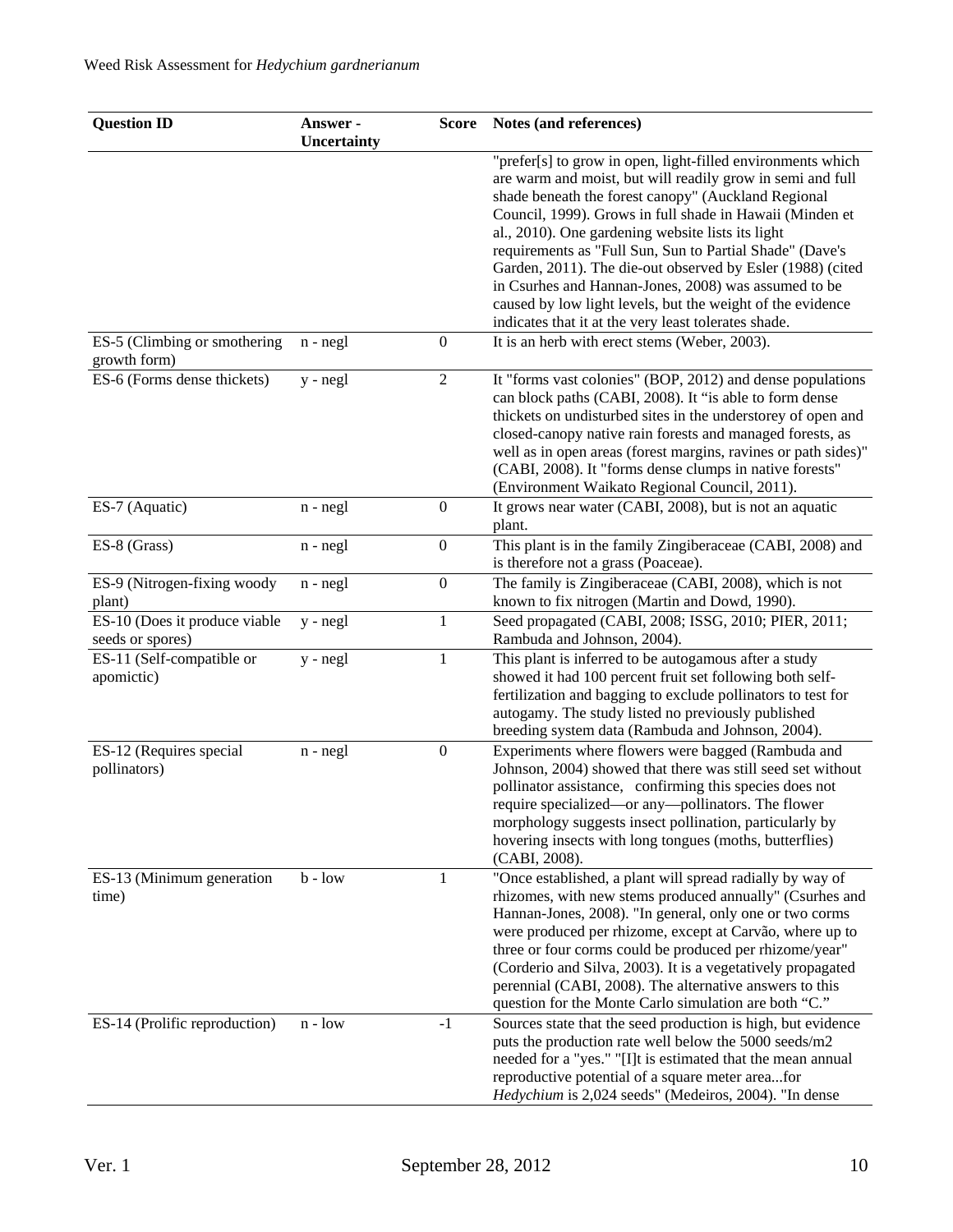| <b>Question ID</b>                                                                  | Answer -<br>Uncertainty |                  | Score Notes (and references)                                                                                                                                                                                                                                                                                                                                                                                                                                                                                                                                                                                                                     |
|-------------------------------------------------------------------------------------|-------------------------|------------------|--------------------------------------------------------------------------------------------------------------------------------------------------------------------------------------------------------------------------------------------------------------------------------------------------------------------------------------------------------------------------------------------------------------------------------------------------------------------------------------------------------------------------------------------------------------------------------------------------------------------------------------------------|
|                                                                                     |                         |                  | infestations in Hawaii, seed production can be in the order<br>of 2000 seeds/m2" (Csurhes and Hannan-Jones, 2008).<br>"[O]ver 100 seeds may be produced per flower head"<br>(ISSG, 2010). A "study of seed production and vegetative                                                                                                                                                                                                                                                                                                                                                                                                             |
|                                                                                     |                         |                  | growth on São Miguel revealed that the number of seeds<br>per spike ranged from 300 to 500 and concurred with the<br>findings of Byrne (1992), which ranged from 20 to 600<br>depending on light conditions. [the species relies] on high<br>annual seed production as a mechanism for efficient<br>dispersal" (CABI, 2008).                                                                                                                                                                                                                                                                                                                     |
| ES-15 (Propagules likely to be<br>dispersed unintentionally by<br>people)           | $y - low$               | 1                | "The major source of this spread is by the illegal dumping<br>of wild ginger rhizomes on roadsides or in bush" (BOP,<br>2008) by gardeners. U.S. gardeners are also likely to spread<br>the rhizomes via yard waste after planting the species in<br>their gardens.                                                                                                                                                                                                                                                                                                                                                                              |
| ES-16 (Propagules likely to<br>disperse in trade as<br>contaminants or hitchhikers) | $? - max$               | $\boldsymbol{0}$ | Unknown. CABI (2008) says that "Further spread is highly<br>probable, owing to the risk ofaccidental movement as a<br>seed contaminant of crop seed and other agricultural<br>produce." Yet it is not a weed in crop production systems<br>(see Imp), and if it were, the fruit and seeds are conspicuous<br>(CABI, 2008) and seem unlikely to go unnoticed. We are<br>answering unknown until we can resolve CABI's statement.                                                                                                                                                                                                                  |
| ES-17 (Number of natural<br>dispersal vectors)                                      | 2                       | $\boldsymbol{0}$ | Seed description for ES-17a-17e: The plant "produc[es]<br>1.5-2 cm long fleshy orange fruits: capsules persistent,<br>oblong, 1.5 cm long, valves orange within each fruit contain<br>small shiny red seeds included in a crimson arillus" (CABI,<br>2008). "Seeds are a bright scarlet red, measure 6mm by<br>4mm" (ISSG, 2010).                                                                                                                                                                                                                                                                                                                |
| ES-17a (Wind dispersal)                                                             | $n - negl$              |                  | No evidence of wind dispersal. The seeds are conspicuous,<br>fleshy, and red (CABI, 2008) and measure 6 mm by 4 mm<br>(ISSG, 2010). The plant produces fleshy orange fruits with<br>long valves (CABI, 2008), a morphological and coloration<br>scheme more adapted to dispersal by frugivorous birds or<br>rodents than by wind, and there is ample evidence that the<br>seeds are bird-dispersed (BOP, 2008; Corderio and Silva,<br>2003; CABI, 2008; Medeiros, 2004).                                                                                                                                                                         |
| ES-17b (Water dispersal)                                                            | $y - low$               |                  | Although this is not an aquatic species, it frequently occurs<br>along streams (BOP, 2012). Short-distance dispersal by<br>water is possible, as the rhizomes can break off and spread<br>in water, or rain could disperse the seeds and corms (CABI,<br>2008; Corderio and Silva, 2003). It is "dispersed by water<br>and soil disturbance" (BOP, 2012).                                                                                                                                                                                                                                                                                        |
| ES-17c (Bird dispersal)                                                             | $y - negl$              |                  | "Kahili ginger is also spread by birds, eating and dispersing<br>the seeds away from the original infestations" (BOP, 2008).<br>"Digestion of the seeds by birds does not impair $H$ .<br>gardnerianum seed germination (BYRNE 1992;<br>CORDEIRO 2001)" (Corderio and Silva, 2003). "Seeds<br>collected by birds may be eaten where they are found or<br>transported" (CABI, 2008). The plant has "conspicuous and<br>fleshy red seeds which are carried long distances by<br>frugivorous birds" (CABI, 2008). Medeiros (2004) finds<br>that seeds eaten and excreted by birds have a germination<br>rate similar to that of non-ingested seeds. |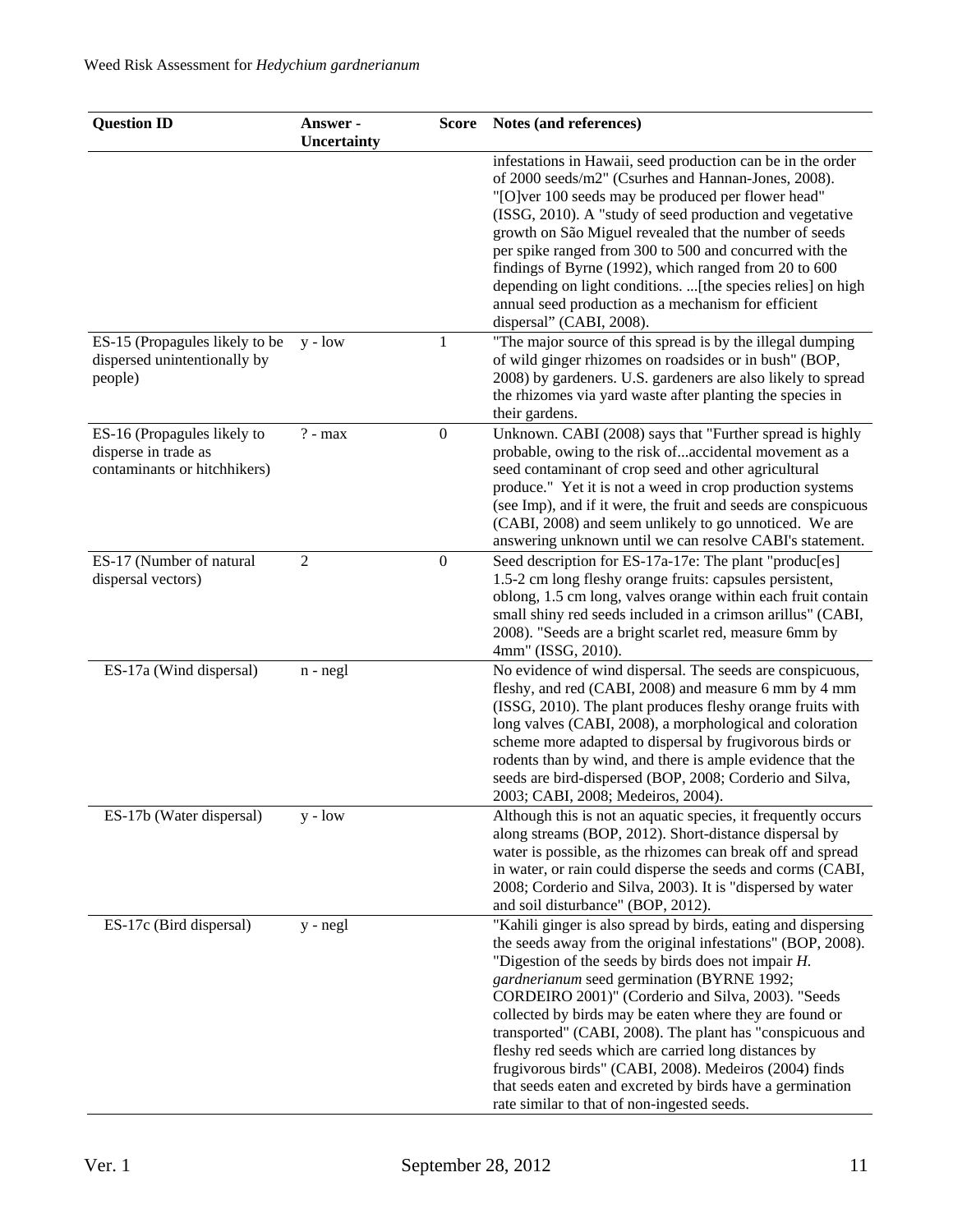| <b>Question ID</b>                                                                              | Answer -<br>Uncertainty |                  | Score Notes (and references)                                                                                                                                                                                                                                                                                                                                                                                                                                                                                   |
|-------------------------------------------------------------------------------------------------|-------------------------|------------------|----------------------------------------------------------------------------------------------------------------------------------------------------------------------------------------------------------------------------------------------------------------------------------------------------------------------------------------------------------------------------------------------------------------------------------------------------------------------------------------------------------------|
| ES-17d (Animal external<br>dispersal)                                                           | $n - low$               |                  | Frugivorous rats eat the seeds (CABI, 2008; Corderio and<br>Silva, 2003), but there is no evidence that they transport the<br>seeds externally. In the Hawaiian WRA for this species, the<br>authors answered this question "no" because there is no<br>way for the seed to attach to animals (University of Hawaii,<br>2005).                                                                                                                                                                                 |
| ES-17e (Animal internal<br>dispersal)                                                           | $n - high$              |                  | Several sources state that the seeds are eaten by frugivorous<br>rats (CABI, 2008; Corderio and Silva, 2003). Shiels (2011)<br>hypothesizes that H. garderanium could be dispersed by<br>black rats (Rattus rattus) in Hawaii, but does not provide<br>direct evidence that rats disperse the seeds. Medeiros<br>(2004) says that rodents of the genus Rattus in Hawaii<br>actually reduce the seed production of kahili ginger, and<br>any seeds passed through droppings are too masticated to<br>germinate. |
| ES-18 (Evidence that a<br>$persistent (>1yr)$ propagule<br>bank (seed bank) is formed)          | $n - negl$              | $-1$             | The "seeds do not have dormancy and only remain viable<br>in the soil for a short period" (CABI, 2008). The "seeds do<br>not have dormancy (CORDEIRO 2001), remaining viable<br>in the soil for a relatively short period only. The invader<br>might thus have a transitory seed bank, in which most of the<br>seeds germinate or die in the period of a year" (Corderio<br>and Silva, 2003).                                                                                                                  |
| ES-19 (Tolerates/benefits from<br>mutilation, cultivation or fire)                              | $y - low$               | 1                | "[A]daptation to fire is unknown, but unless the fire is<br>intense enough to harm the rhizomes, it will recover"<br>(Smith, 1985). "Tolerates, or benefits from, cultivation,<br>browsing pressure, mutilation, fire, etc." (CABI, 2008). "In<br>Hawaii, H. gardnerianum can dominate early successional<br>sites in some rainforest types after fire (Tunison et al.<br>2001)" (Csurhes and Hannan-Jones, 2008).                                                                                             |
| ES-20 (Is resistant to some<br>herbicides or has the potential<br>to become resistant)          | $n - low$               | $\boldsymbol{0}$ | We found no evidence of this plant being resistant or<br>having potential to become resistant to herbicides.<br>Herbicidal treatments include Metsulfuron + Penetrant<br>(BOP, 2012); "several herbicides" (CABI, 2008); and<br>Escort, Roundup, and Amitrole (ISSG, 2010). It can<br>spontaneously hybridize (CABI, 2008) with congeners, but<br>they can be treated with herbicides as well (BOP, 2012).<br>Not listed on weedscience.com as a plant known to be<br>resistant to herbicides.                 |
| ES-21 (Number of cold<br>hardiness zones suitable for its<br>survival)                          | 6                       | $\boldsymbol{0}$ |                                                                                                                                                                                                                                                                                                                                                                                                                                                                                                                |
| ES-22 (Number of climate<br>types suitable for its survival)                                    | $\overline{7}$          | $\overline{2}$   |                                                                                                                                                                                                                                                                                                                                                                                                                                                                                                                |
| ES-23 (Number of precipitation 9<br>bands suitable for its survival)<br><b>IMPACT POTENTIAL</b> |                         |                  |                                                                                                                                                                                                                                                                                                                                                                                                                                                                                                                |
| <b>General Impacts</b>                                                                          |                         |                  |                                                                                                                                                                                                                                                                                                                                                                                                                                                                                                                |
| Imp-G1 (Allelopathic)                                                                           | $n - low$               | $\mathbf{0}$     | There is no evidence of allelopathy, and this species is<br>reasonably well studied.                                                                                                                                                                                                                                                                                                                                                                                                                           |
| Imp-G2 (Parasitic)                                                                              | $n - negl$              | $\boldsymbol{0}$ | No evidence that the species is parasitic. Zingiberaceae is<br>not listed in references that cite families of parasitic plants<br>(Heide-Jørgensen, 2008; Nickrent, 2011).                                                                                                                                                                                                                                                                                                                                     |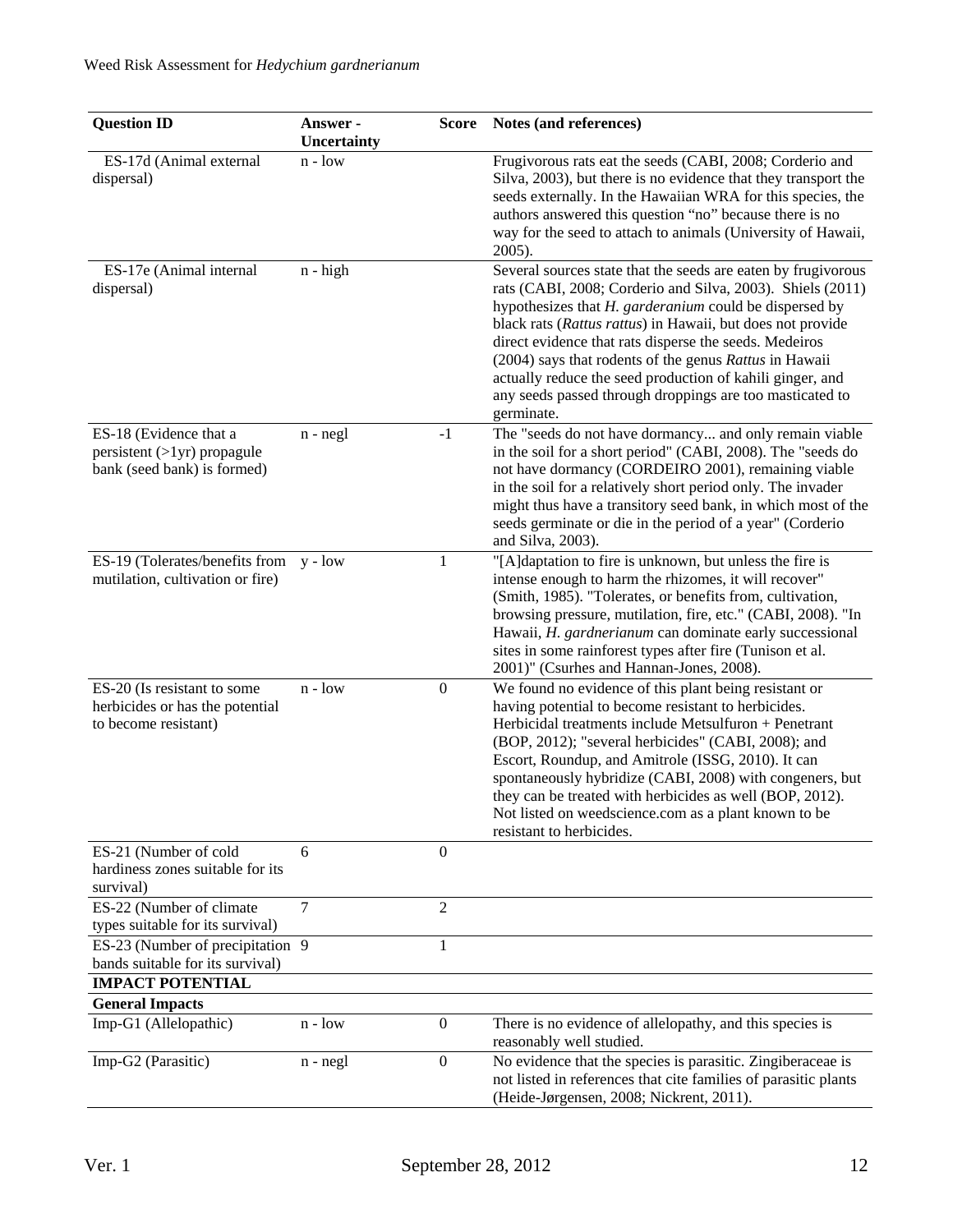| <b>Question ID</b>                                                                 | Answer -<br>Uncertainty |     | Score Notes (and references)                                                                                                                                                                                                                                                                                                                                                                                                                                                                                                                                                                                                                                                                                         |
|------------------------------------------------------------------------------------|-------------------------|-----|----------------------------------------------------------------------------------------------------------------------------------------------------------------------------------------------------------------------------------------------------------------------------------------------------------------------------------------------------------------------------------------------------------------------------------------------------------------------------------------------------------------------------------------------------------------------------------------------------------------------------------------------------------------------------------------------------------------------|
| <b>Impacts to Natural Systems</b>                                                  |                         |     |                                                                                                                                                                                                                                                                                                                                                                                                                                                                                                                                                                                                                                                                                                                      |
| Imp-N1 (Change ecosystem<br>processes and parameters that<br>affect other species) | $y - negl$              | 0.4 | Hedychium gardnerianum has been found to reduce the<br>amount of nitrogen available in rainforests (CABI, 2008;<br>ISSG, 2010). It inhibits stream flow (ISSG, 2010) and<br>promotes erosion (CABI, 2008). "The foliage of Hedychium<br>gardnerianum absorbed 85-95 percent of the light that<br>reached the understorey, thus reducing light available for<br>seedling regrowth to less than one-sixth of the level in the<br>absence of H. gardnerianum" (FAO, 2004).                                                                                                                                                                                                                                              |
| Imp-N2 (Change community<br>structure)                                             | y - negl                | 0.2 | Hedychium gardnerianum "changes structure and character<br>of native rainforest vegetation" (PIF, 2010) and<br>"alter[s]both the function and structure of native forest"<br>(Auckland Regional Council, 1999). It "produce[s] thick<br>beds of rhizomes, forming a dense ground cover which<br>prevents regeneration of other speciesdisplaces lower tier<br>plants of the native communities," and can create dense<br>mats of rhizomes up to 1 meter thick (CABI, 2008; BOP,<br>2008). In the Azores, it "forms extensive, pure stands over<br>entire hillsides" (Csurhes and Hannan-Jones, 2008).                                                                                                                |
| Imp-N3 (Change community<br>composition)                                           | $y - negl$              | 0.2 | Hedychium gardnerianum "smother[s] young native plants<br>as well as preventing native seedling establishment" (BOP,<br>2008). "Once fully established it is extremely difficult for<br>native seedlings to regenerate" (BOP, 2012). Changes plant<br>community composition (Minden, 2011; Minden et al.,<br>2010).                                                                                                                                                                                                                                                                                                                                                                                                  |
| Imp-N4 (Is it likely to affect<br>federal Threatened and<br>Endangered species)    | y - negl                | 0.1 | "[A] threat to Labordia tinifolia var. lanaiensis and<br>Clermontia samuelii in Hawaii" (CABI, 2008). These two<br>species, along with other species in these genera, are listed<br>by the U.S. Fish and Wildlife Service (USFWS, 2012) as<br>being endangered in Hawaii. "May permanently displace<br>rare plants or cause serious losses to populations of<br>uncommon plants or specialised communities" (BOP,<br>2012). Because H. gardnerianum changes community<br>composition (BOP, 2008; BOP, 2012), it may prevent these<br>native plants from establishing or regenerating.                                                                                                                                |
| Imp-N5 (Is it likely to affect<br>any globally outstanding<br>ecoregions)          | y - negl                | 0.1 | Globally outstanding ecoregions occur where the plant can<br>potentially establish in the United States, and given that the<br>plant can inhabit a diverse range, including coastal dune<br>communities, coastland, riparian corridors, and wetlands<br>(Csurhes and Hannan-Jones, 2008), it is likely that it would<br>grow in these regions. Effects of its growth in these regions<br>include preventing native seedlings from establishing or<br>regenerating (BOP, 2008; BOP, 2012), altering the<br>community structure by forming monotypic stands (Csurhes<br>and Hannan-Jones, 2008) and displacing native plants<br>(CABI, 2008), and reducing nitrogen (CABI, 2008) or light<br>availability (FAO, 2004). |
| Imp-N6 (Weed status in natural c - negl<br>systems)                                |                         | 0.6 | "A combined assessment of the estimated annual<br>expenditure on kahili ginger control in the Hawaiian Islands<br>of Kauai, Oahu, Maui and Hawaii come close to US \$1<br>million, with approximately 50,000 acres estimated to be<br>infested" (CABI, 2008). In the Azores, it is being controlled<br>as part of the Azores bullfinch restoration project (ISSG,                                                                                                                                                                                                                                                                                                                                                    |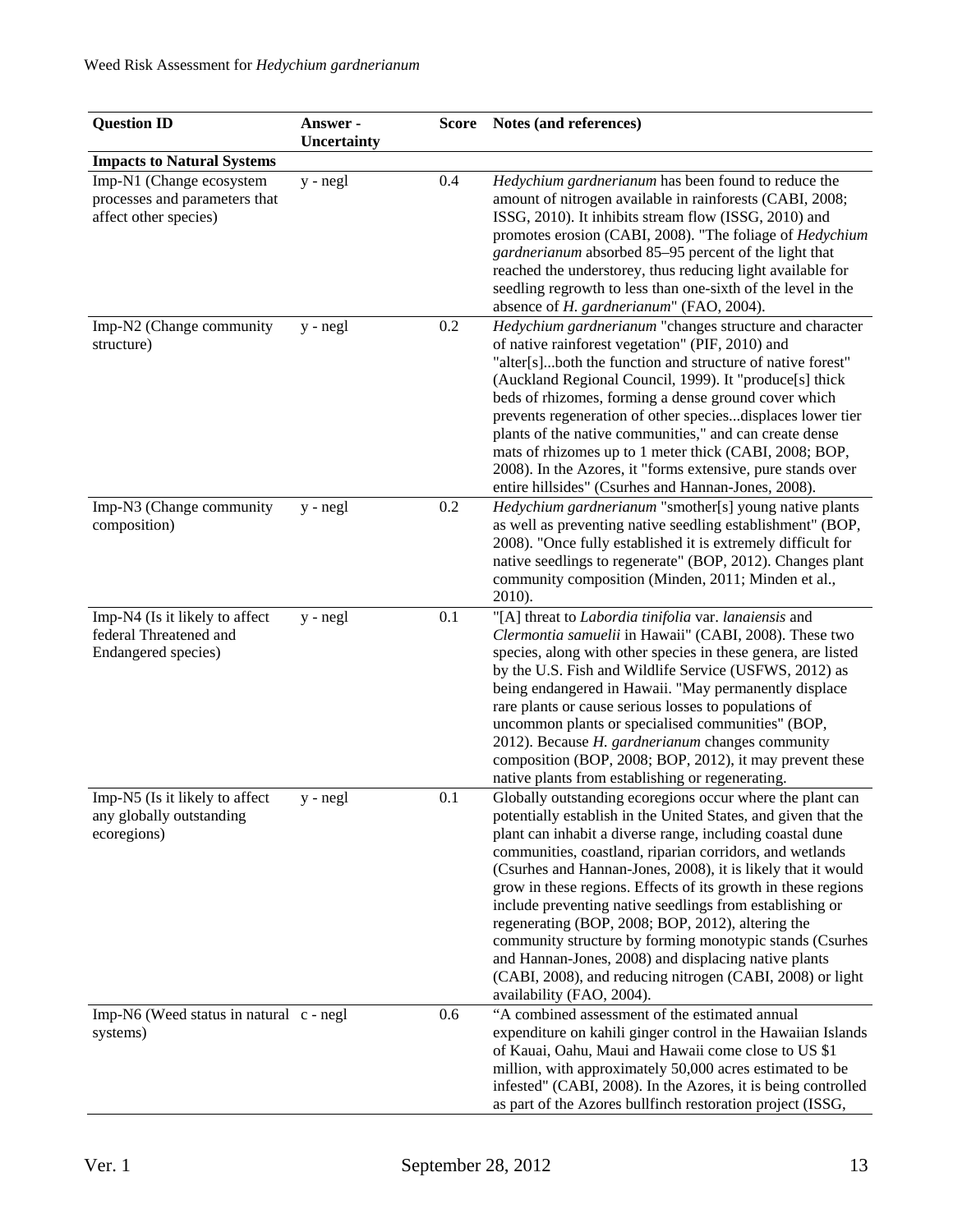| <b>Question ID</b>                                                                         | Answer -<br>Uncertainty | <b>Score</b>     | Notes (and references)                                                                                                                                                                                                                                                                                                                                                                                                                                                                                                                                                                      |
|--------------------------------------------------------------------------------------------|-------------------------|------------------|---------------------------------------------------------------------------------------------------------------------------------------------------------------------------------------------------------------------------------------------------------------------------------------------------------------------------------------------------------------------------------------------------------------------------------------------------------------------------------------------------------------------------------------------------------------------------------------------|
|                                                                                            |                         |                  | 2004). It is a weed in Kruger National Park, where control<br>work is resisted within the community (McNeely, 2001).<br>The alternative answers to this question for the Monte Carlo<br>simulation are both "B."                                                                                                                                                                                                                                                                                                                                                                            |
| Impact to Anthropogenic Systems (cities, suburbs, roadways)                                |                         |                  |                                                                                                                                                                                                                                                                                                                                                                                                                                                                                                                                                                                             |
| Imp-A1 (Impacts human<br>property, processes,<br>civilization, or safety)                  | $? - max$               | $\Omega$         | No direct evidence, but "often leads to erosion, with entire<br>hillsides of H. gardnerianum disappearing at once. Erosion<br>also downgrades water quality and causes siltation of rivers<br>and harbours" (CABI, 2008). If this occurs in urban areas,<br>we could answer "yes," but we found no evidence that it<br>occurs in such areas.                                                                                                                                                                                                                                                |
| Imp-A2 (Changes or limits<br>recreational use of an area)                                  | y - high                | 0.1              | "Dense populations of H. gardnerianum can interfere with<br>access to amenity areas, ravines sides, path sides, etc."<br>(CABI, 2008).                                                                                                                                                                                                                                                                                                                                                                                                                                                      |
| Imp-A3 (Outcompetes,<br>replaces, or otherwise affects<br>desirable plants and vegetation) | $n - low$               | $\boldsymbol{0}$ | Domestic gardens are listed as infestation sites (BOP,<br>2012), but no literature states that it negatively affects<br>desirable plants and vegetation in gardens. In the United<br>States, it is being sold as an ornamental garden plant<br>(Dave's Garden, 2011).                                                                                                                                                                                                                                                                                                                       |
| Imp-A4 (Weed status in<br>anthropogenic systems)                                           | $c - low$               | 0.4              | "Land occupiers are required to control wild ginger on their<br>properties" in the Bay of Plenty (BOP, 2008), which is a<br>popular leisure and recreation area. "All<br>landowners/occupiers [in Waikato, New Zealand] are<br>responsible for the control of wild ginger on their property<br>and are required to work with Environment Waikato in<br>areas where control programmes are in place"<br>(Environment Waikato Regional Council, 2011). The<br>alternative answers to this question for the Monte Carlo<br>simulation are both "B."                                            |
| Impact to Production Systems (agriculture, nurseries, forest plantations, orchards, etc.)  |                         |                  |                                                                                                                                                                                                                                                                                                                                                                                                                                                                                                                                                                                             |
| Imp-P1 (Reduces crop/product<br>yield)                                                     | $y - negl$              | 0.4              | "[H]as substantial impacts on forestry in the Azores, where<br>it has caused the death of entire forestry plots of pine and<br>Acacia melanoxylon trees" (Csurhes and Hannan-Jones,<br>2008). In the Azores, "Conteira $(H. gardnerianum)$ causes<br>problems for forestry operations due to the density<br>levelsIt has caused, and is still causing, significant<br>problems withinplantation forests" (ISSG, 2004). Present<br>in agricultural areas and pastures, but in pastures it is not<br>likely to become a weed since livestock will eat it (Csurhes<br>and Hannan-Jones, 2008). |
| Imp-P2 (Lowers commodity<br>value)                                                         | $? - max$               |                  | "There are no records of direct impact on crops" (CABI,<br>2008). There is no information available indicating that $H$ .<br>gardnerianum lowers commodity value. It is possible that<br>since it can decimate forestry plots in the Azores (Csurhes<br>and Hannan-Jones, 2008) some sort of weed control is in<br>effect that may raise crop production costs, but we did not<br>find that information in the literature.                                                                                                                                                                  |
| Imp-P3 (Is it likely to impact<br>trade)                                                   | $? - max$               |                  | According to CABI (2008), crop seed and "other<br>agricultural produce" provide a pathway, but this seems<br>unlikely due to the morphology and size of the seed/fruit<br>(see ES-16). Declared a weed of plantations in South<br>Africa, prohibited as a noxious weed in New Zealand, and                                                                                                                                                                                                                                                                                                  |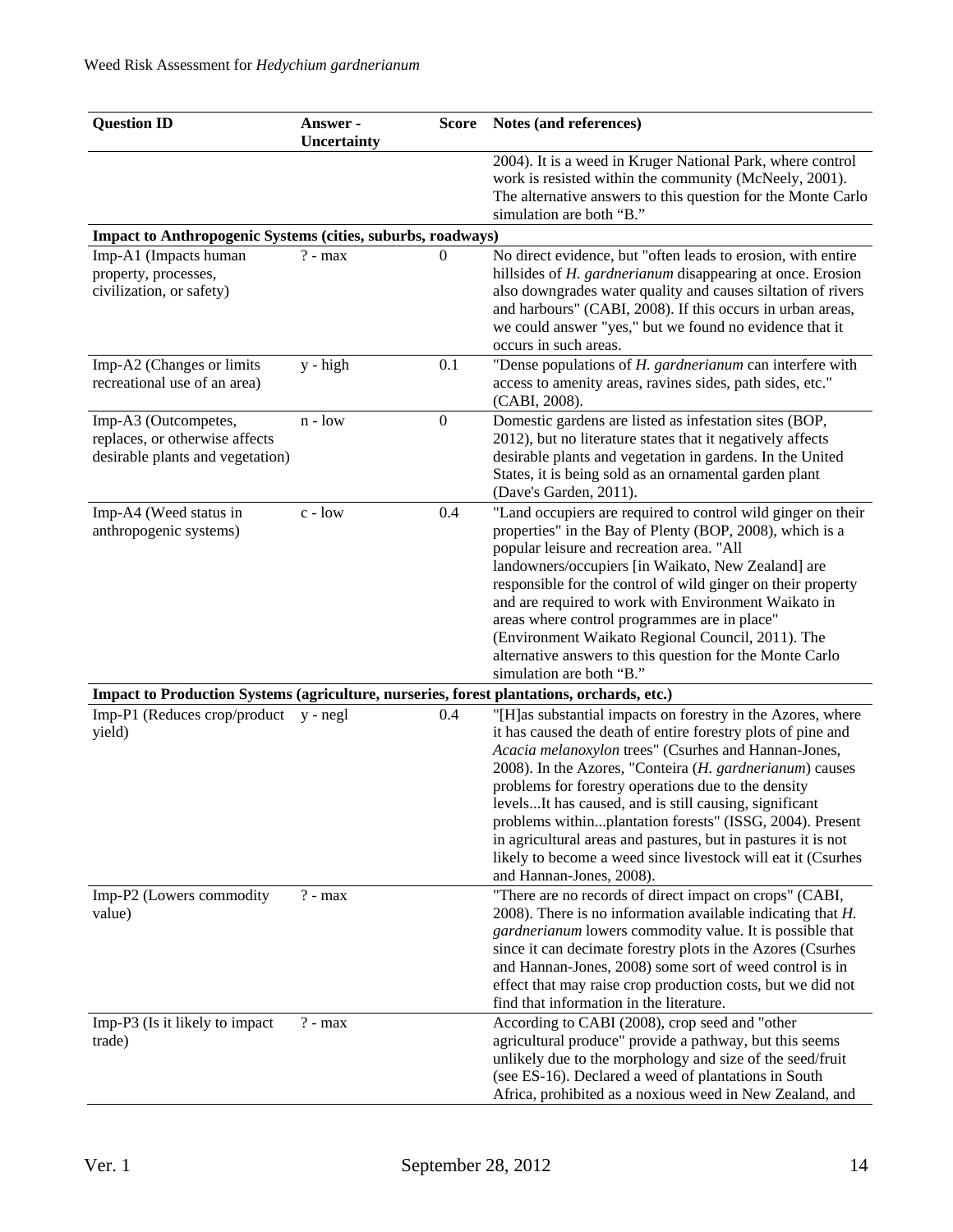| <b>Question ID</b>                                                                                                        | Answer -<br>Uncertainty |              | Score Notes (and references)                                                                                                                                                                                                                                                                                                                                                                                                  |
|---------------------------------------------------------------------------------------------------------------------------|-------------------------|--------------|-------------------------------------------------------------------------------------------------------------------------------------------------------------------------------------------------------------------------------------------------------------------------------------------------------------------------------------------------------------------------------------------------------------------------------|
|                                                                                                                           |                         |              | species to be intercepted at ports in New Zealand and<br>Hawaii (CABI, 2008).                                                                                                                                                                                                                                                                                                                                                 |
| Imp-P4 (Reduces the quality or $n - mod$<br>availability of irrigation, or<br>strongly competes with plants<br>for water) |                         | $\mathbf{0}$ | No evidence.                                                                                                                                                                                                                                                                                                                                                                                                                  |
| Imp-P5 (Toxic to animals,<br>including livestock/range<br>animals and poultry)                                            | $n - negl$              | $\mathbf{0}$ | No evidence it is toxic. Pigs presumably feed on rhizomes<br>in Hawaii (Csurhes and Hannan-Jones, 2008). "It is highly<br>palatable and non-poisonous to stock (NRC undated)"<br>(Csurhes and Hannan-Jones, 2008).                                                                                                                                                                                                            |
| Imp-P6 (Weed status in<br>production systems)                                                                             | b - mod                 | 0.2          | Impacts forestry plots in the Azores (Csurhes and Hannan-<br>Jones, 2008; ISSG, 2004), but no evidence that it is being<br>controlled there. Declared a weed of plantations in South<br>Africa and prohibited as a noxious weed in New Zealand<br>(CABI, 2008), but no evidence that it's being controlled in<br>production systems. The alternative answers to this question<br>for the Monte Carlo simulation are both "C." |
| <b>GEOGRAPHIC POTENTIAL</b>                                                                                               |                         |              | Below, PS refers to Point Source data (i.e., geo-referenced<br>data points) and OCC refers to occurs data (i.e.,<br>presence/absence in a region).                                                                                                                                                                                                                                                                            |
| <b>Plant cold hardiness zones</b>                                                                                         |                         |              |                                                                                                                                                                                                                                                                                                                                                                                                                               |
| Geo-Z1 (Zone 1)                                                                                                           | n - negl                | N/A          | No evidence.                                                                                                                                                                                                                                                                                                                                                                                                                  |
| Geo-Z2 (Zone 2)                                                                                                           | $n - negl$              | N/A          | No evidence.                                                                                                                                                                                                                                                                                                                                                                                                                  |
| Geo-Z $3$ (Zone 3)                                                                                                        | $n - negl$              | N/A          | No evidence.                                                                                                                                                                                                                                                                                                                                                                                                                  |
| Geo-Z4 (Zone 4)                                                                                                           | n - negl                | N/A          | No evidence.                                                                                                                                                                                                                                                                                                                                                                                                                  |
| Geo-Z5 $(Zone 5)$                                                                                                         | n - mod                 | N/A          | No firm evidence - native to Himalayas (to 1730 m elev)<br>(Flora of Zimbabwe, 2012).                                                                                                                                                                                                                                                                                                                                         |
| Geo-Z6 (Zone 6)                                                                                                           | n - mod                 | N/A          | No evidence.                                                                                                                                                                                                                                                                                                                                                                                                                  |
| Geo-Z7 (Zone 7)                                                                                                           | $n - low$               | N/A          | PS: China (1 location) (GBIF, 2011); answering "no"--<br>tropical--cold temps kill tops and "melt" rhizomes.                                                                                                                                                                                                                                                                                                                  |
| Geo-Z8 (Zone 8)                                                                                                           | y - negl                | N/A          | PS: New Zealand (GBIF, 2011).                                                                                                                                                                                                                                                                                                                                                                                                 |
| Geo-Z9 (Zone 9)                                                                                                           | $y - negl$              | N/A          | PS: New Zealand (GBIF, 2011).                                                                                                                                                                                                                                                                                                                                                                                                 |
| Geo-Z10 (Zone $10$ )                                                                                                      | y - negl                | N/A          | PS: the United States (HI, FL), Australia (GBIF, 2011).                                                                                                                                                                                                                                                                                                                                                                       |
| Geo-Z11 (Zone 11)                                                                                                         | $y - low$               | N/A          | PS: Thailand (GBIF, 2011); OCC: Mexico (Tropicos,<br>2011), West Indies (NGRP, 2011).                                                                                                                                                                                                                                                                                                                                         |
| Geo-Z12 (Zone 12)                                                                                                         | $y - low$               | N/A          | OCC: Mexico (Tropicos, 2011), West Indies (NGRP,<br>2011).                                                                                                                                                                                                                                                                                                                                                                    |
| Geo-Z13 (Zone 13)                                                                                                         | y - negl                | N/A          | PS: the United States (HI) (GBIF, 2011).                                                                                                                                                                                                                                                                                                                                                                                      |
| Koppen-Geiger climate<br>classes                                                                                          |                         |              |                                                                                                                                                                                                                                                                                                                                                                                                                               |
| Geo-C1 (Tropical rainforest)                                                                                              | $y - negl$              | N/A          | PS: the United States (HI) (GBIF, 2011); OCC: Dominican<br>Republic, Puerto Rico (NGRP, 2011).                                                                                                                                                                                                                                                                                                                                |
| Geo-C2 (Tropical savanna)                                                                                                 | y - negl                | N/A          | PS: the United States (HI, FL), Thailand (GBIF, 2011).                                                                                                                                                                                                                                                                                                                                                                        |
| Geo-C3 (Steppe)                                                                                                           | $y - mod$               | N/A          | OCC: Dominican Republic (NGRP, 2011).                                                                                                                                                                                                                                                                                                                                                                                         |
| Geo-C4 (Desert)                                                                                                           | $y - low$               | N/A          | OCC: Canary Islands (NGRP, 2011).                                                                                                                                                                                                                                                                                                                                                                                             |
| Geo-C5 (Mediterranean)                                                                                                    | $y - low$               | N/A          | OCC: Azores (NGRP, 2011).                                                                                                                                                                                                                                                                                                                                                                                                     |
| Geo-C6 (Humid subtropical)                                                                                                | y - negl                | N/A          | PS: Australia (GBIF, 2011).                                                                                                                                                                                                                                                                                                                                                                                                   |
| Geo-C7 (Marine west coast)                                                                                                | y - negl                | N/A          | PS: China, Australia, New Zealand (GBIF, 2011).                                                                                                                                                                                                                                                                                                                                                                               |
| Geo-C8 (Humid cont. warm<br>sum.)                                                                                         | $n - high$              | N/A          | No evidence.                                                                                                                                                                                                                                                                                                                                                                                                                  |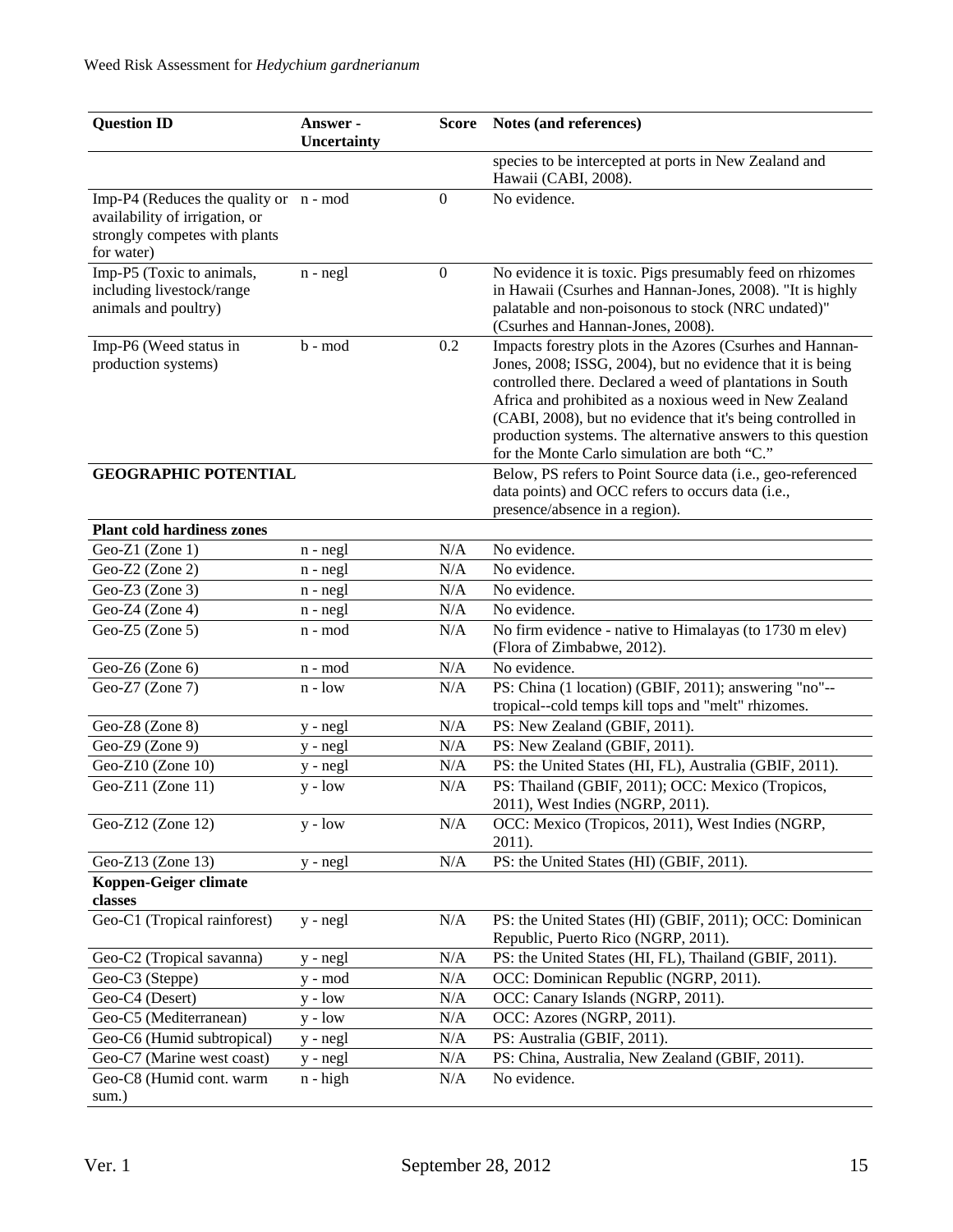| <b>Question ID</b>                                                                         | Answer -<br>Uncertainty | <b>Score</b> | Notes (and references)                                                                                                   |
|--------------------------------------------------------------------------------------------|-------------------------|--------------|--------------------------------------------------------------------------------------------------------------------------|
| Geo-C9 (Humid cont. cool<br>sum.)                                                          | $n - low$               | N/A          | No evidence.                                                                                                             |
| Geo-C10 (Subarctic)                                                                        |                         | N/A          | No evidence.                                                                                                             |
|                                                                                            | $n - negl$              |              | No evidence.                                                                                                             |
| Geo-C11 (Tundra)                                                                           | $n - negl$              | N/A          |                                                                                                                          |
| Geo-C12 (Icecap)                                                                           | $n - negl$              | N/A          | No evidence.                                                                                                             |
| 10-inch precipitation bands                                                                |                         |              |                                                                                                                          |
| Geo-R1 (0-10 inches; 0-25 cm)                                                              | y - high                | N/A          | OCC: Canary Islands (NGRP, 2011).                                                                                        |
| Geo-R2 (10-20 inches; 25-51<br>cm)                                                         | $y - mod$               | N/A          | OCC: Canary Islands (NGRP, 2011).                                                                                        |
| Geo-R3 (20-30 inches; 51-76<br>cm)                                                         | $y - low$               | N/A          | PS: New Zealand (GBIF, 2011).                                                                                            |
| Geo-R4 (30-40 inches; 76-102<br>cm)                                                        | $y - negl$              | N/A          | PS: Australia (GBIF, 2011); OCC: the Azores (NGRP,<br>$2011$ ).                                                          |
| Geo-R5 (40-50 inches; 102-127 y - negl<br>cm)                                              |                         | N/A          | PS: Thailand, Australia (GBIF, 2011).                                                                                    |
| Geo-R6 (50-60 inches; 127-152 y - negl<br>$\text{cm}$ )                                    |                         | N/A          | PS: the United States (FL), China, New Zealand (GBIF,<br>2011).                                                          |
| Geo-R7 (60-70 inches; 152-178 y - negl                                                     |                         | N/A          | PS: the United States (HI), New Zealand (GBIF, 2011).                                                                    |
| cm)<br>Geo-R8 (70-80 inches; 178-203 y - negl                                              |                         | N/A          | PS: New Zealand (GBIF, 2011).                                                                                            |
| $\rm cm)$<br>Geo-R9 (80-90 inches; 203-229 y - negl<br>cm)                                 |                         | N/A          | PS: New Zealand (GBIF, 2011).                                                                                            |
| Geo-R10 (90-100 inches; 229-<br>254 cm)                                                    | n - mod                 | N/A          | No evidence.                                                                                                             |
| Geo-R11 (100+ inches; 254+<br>$\text{cm}$ )                                                | $n - low$               | N/A          | No evidence.                                                                                                             |
| <b>ENTRY POTENTIAL</b>                                                                     |                         |              |                                                                                                                          |
| Ent-1 (Plant already here)                                                                 | $y - negl$              | 1            | In Hawaii (CABI, 2008). Being sold and planted by<br>gardeners in the contiguous United States (Dave's Garden,<br>2011). |
| Ent-2 (Plant proposed for entry, -<br>or entry is imminent)                                |                         | N/A          |                                                                                                                          |
| Ent-3 (Human value $&$<br>cultivation/trade status)                                        |                         | N/A          |                                                                                                                          |
| Ent-4 (Entry as a contaminant)                                                             |                         |              |                                                                                                                          |
| Ent-4a (Plant present in<br>Canada, Mexico, Central<br>America, the Caribbean or<br>China) |                         | N/A          |                                                                                                                          |
| Ent-4b (Contaminant of plant<br>propagative material (except<br>seeds))                    |                         | N/A          |                                                                                                                          |
| Ent-4c (Contaminant of seeds<br>for planting)                                              |                         | N/A          |                                                                                                                          |
| Ent-4d (Contaminant of<br>ballast water)                                                   |                         | N/A          |                                                                                                                          |
| Ent-4e (Contaminant of<br>aquarium plants or other<br>aquarium products)                   |                         | N/A          |                                                                                                                          |